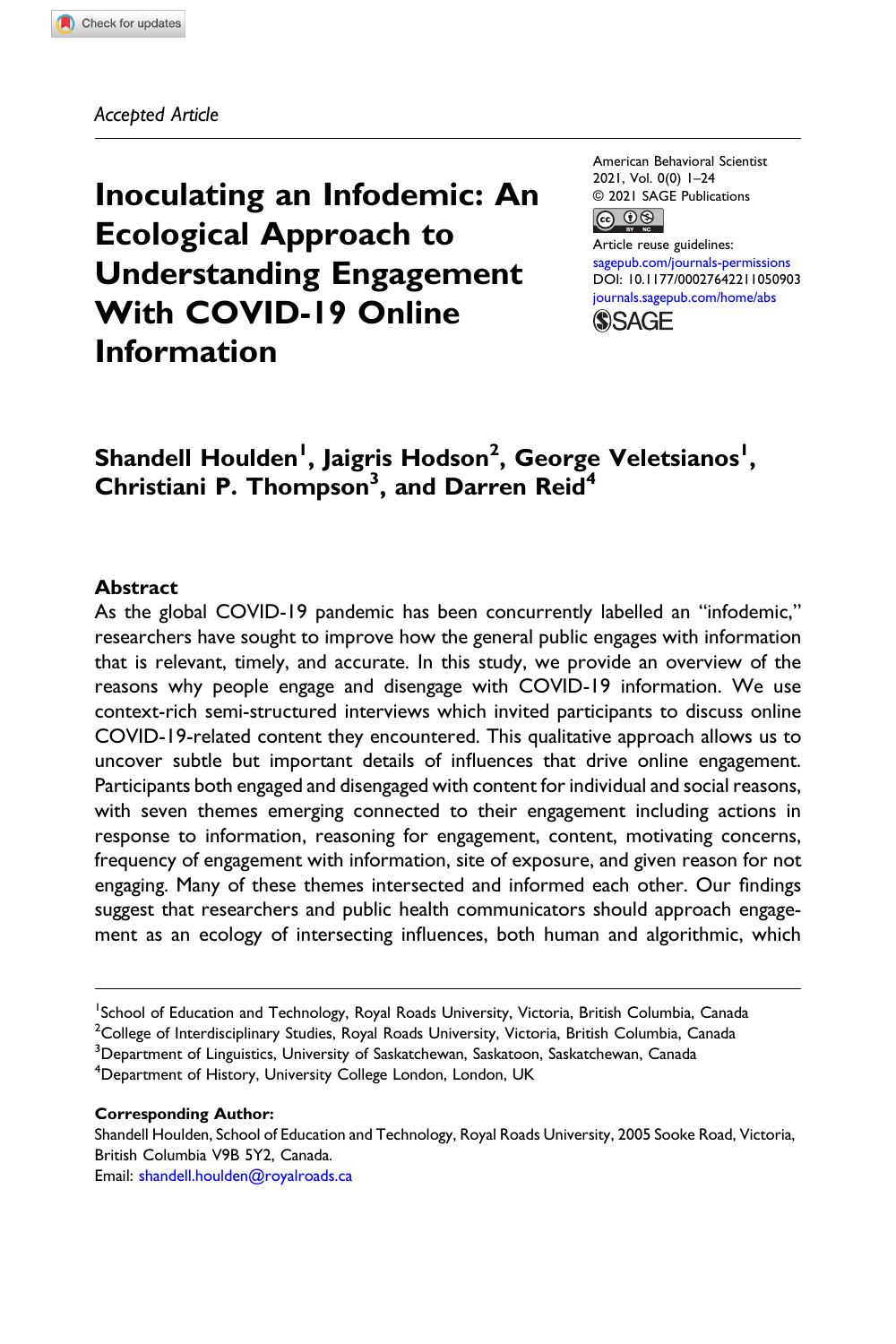change over time. This information could be potentially helpful to public health communicators who are trying to engage the public with the best information to keep them safe during the pandemic.

#### Keywords

COVID-19, misinformation, online engagement, information seeking, socio-ecological model

### Introduction

The COVID-19 "infodemic"—the creation and sharing of immense amounts of information pertaining to the novel coronavirus—endangers worldwide efforts to stem the pandemic. Social media and digital communication platforms have been inundated with COVID-19 misinformation ([Brennen et al., 2020;](#page-18-0) [Cuan-Baltazar et al., 2020;](#page-18-1) [Hern](#page-19-0)á[ndez-Garc](#page-19-0)ía & Giménez-Jú[lvez, 2020](#page-19-0); [Kouzy et al., 2020](#page-20-0); [Pulido et al., 2020;](#page-21-0) [Rodr](#page-21-1)í[guez et al., 2020](#page-21-1)), and such misinformation has had serious impacts on public health. In the context of public health, misinformation has been linked to delayed and improper adoption of preventive behaviors ([Bursztyn et al., 2020\)](#page-18-2). In the context of individual health, misinformation has led to thousands of hospitalizations and deaths caused by unverified cures and treatments ([Love et al., 2020\)](#page-20-1). Importantly, accompanying the infodemic is a dilution of information and reputable sources, leading to a disintegration of certainty in both, and thereby leading to "erosion of public trust and a sense of helplessness, the perfect conditions for the spread of harmful misinformation that begins a vicious circle" ([The Lancet Infectious Diseases, 2020,](#page-22-0) p. 875). To contribute to the amelioration of the infodemic, in this paper, we focus on one aspect of it—engagement with COVID-19 information. We do so by exploring how and why individuals engage with COVID-19 information and propose a relational approach to understanding COVID-19 engagement. We argue that by understanding the relationship between factors that shape engagement (a) experts can provide guidance to citizens who are navigating the COVID-19 infodemic, and (b) researchers, health authorities, and designers may be aided in their efforts to reduce the impact of misinformation. In other words, by developing a more nuanced picture of the way people engage with COVID-19 information online, interventions can work better with people's motivations and concerns and perhaps be more effective.

### Literature Review

Widespread dissemination and belief in misinformation about COVID-19 is a major public health issue ([Islam et al., 2020](#page-20-2)), but it is not an issue that can be improved with the provision of more "good" information under a deficit model of science communication alone. There is much more correct than incorrect COVID-19 information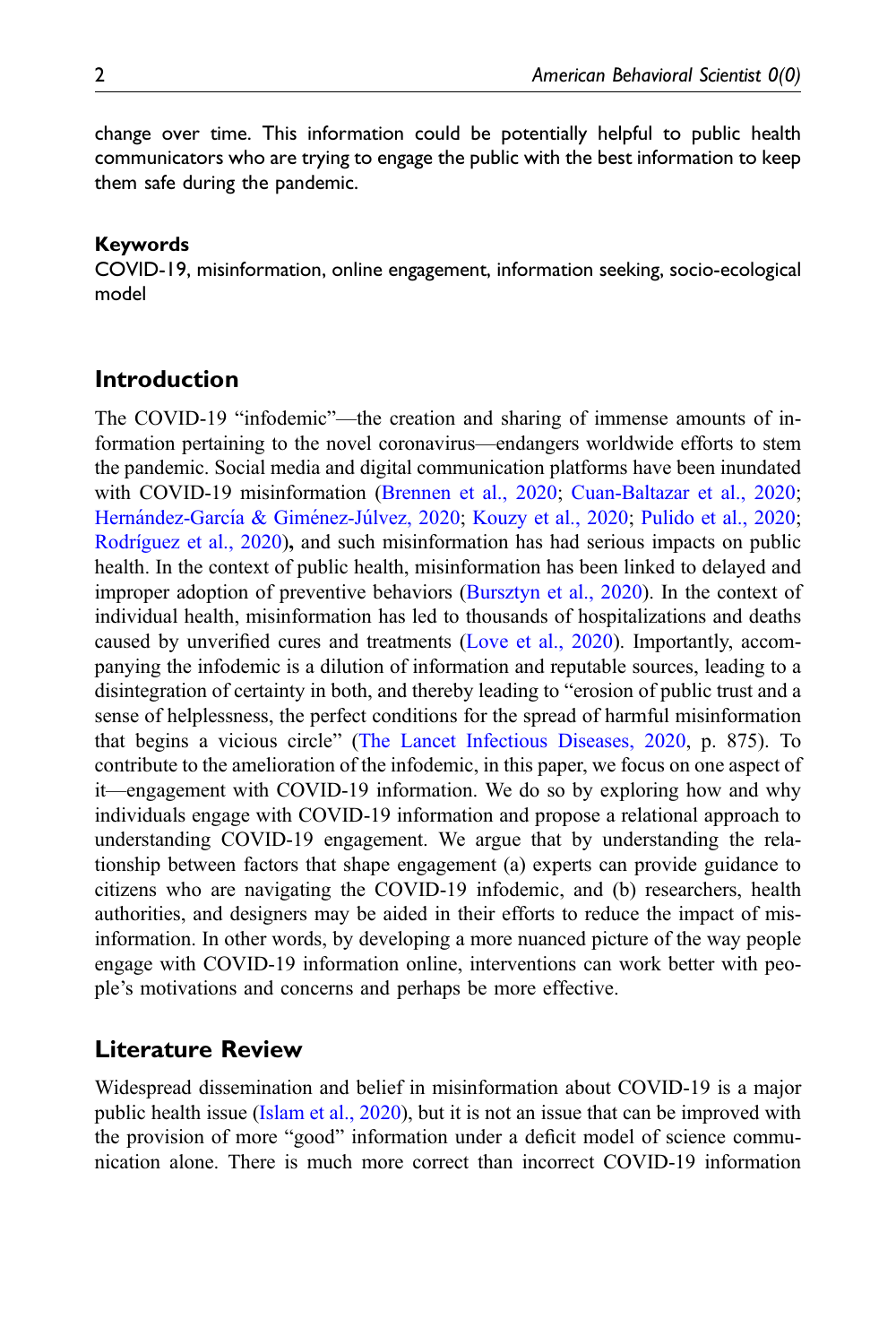online, and correct information is engaged with more often than incorrect information ([Ahmed et al., 2020](#page-18-3); [Marchal et al., 2020](#page-20-3); [Pulido et al., 2020](#page-21-0); [Rovetta & Bhagavathula,](#page-21-2) [2020\)](#page-21-2). Fact-checking and myth-busting are certainly important, but they do not address the underlying factors that drive engagement and belief in misinformation, and various strategies to complement fact-checking and myth-busting have been promoted. For example, belief in COVID-19 misinformation has been linked to distrust in science and government sources, and so trust-building has been a recurrent theme ([Han et al., 2021;](#page-19-1) [Soveri et al., 2021\)](#page-21-3). Belief and dissemination of misinformation has also been linked to a lack of critical thinking around COVID-19 information, and so raising scientific, news, and digital literacy has also been emphasized [\(Barua et al., 2020;](#page-18-4) [Montagni et al.,](#page-21-4) [2021\)](#page-21-4). Combined with fact-checking and myth-busting, raising trust and critical literacy promise a more holistic solution to COVID-19 misinformation. However, such strategies often take for granted that people engage with COVID-19 information simply to make personal health decisions when, in reality, people engage with information on a daily basis for a wide range of reasons. Before we can actualize these strategies, we need a clearer understanding of how and why individuals engage with COVID-19 information.

There is an extensive scholarship dedicated to understanding why people engage with online information, which highlights internal influences such as communication, performativity, and education [\(Chin et al., 2015;](#page-18-5) [Li et al., 2016](#page-20-4); [Shin &](#page-21-5) [Thorson, 2017\)](#page-21-5) and external influences including algorithmic filters, social barriers, and cultural norms [\(Bucher, 2012;](#page-18-6) [Kitayama et al., 2009;](#page-20-5) [Levitan & Wronski,](#page-20-6) [2014\)](#page-20-6). However, it is unclear whether these influences operate in the same way during high-stress infodemic situations like that of COVID-19. For instance, multiple studies have found that during high-risk situations, people do not always engage with the sources that they trust the most ([Burger et al., 2013;](#page-18-7) [Cataldi et al.,](#page-18-8) [2016;](#page-18-8) [Hesse et al., 2005](#page-19-2); [Prior et al., 2014](#page-21-6); [Smith, 2011](#page-21-7)). In the specific instance of COVID-19, individuals commonly engage with information without considering its accuracy or the source's credibility, in some cases due to the inconvenience and time required to consider credibility ([Dunwoody, 2020](#page-19-3); [Pennycook et al., 2020](#page-21-8)). If people are not engaging with online COVID-19 information strictly to gain accurate information, then the basic assumption of the above anti-misinformation strategies is flawed and we need a better understanding of what drives engagement during the COVID-19 infodemic. To date, most studies on engagement with COVID-19 information have used quantitative techniques to identify the types of information with which individuals are most interested in engaging. For instance, the use of Google Trends has been a particularly rich source used to identify the most searched COVID-related topics and how COVID-related engagement has changed over time [\(Effenberger et al., 2020;](#page-19-4) [Husnayain et al., 2020](#page-19-5); [Rovetta &](#page-21-2) [Bhagavathula, 2020](#page-21-2); [Springer et al., 2020\)](#page-22-1). While these quantitative studies are valuable for discussing macro-scale trends in engagement, they can be enriched by examining the underlying and concomitant factors of engagement (see, for example, [Authors, 2020](#page-18-9)).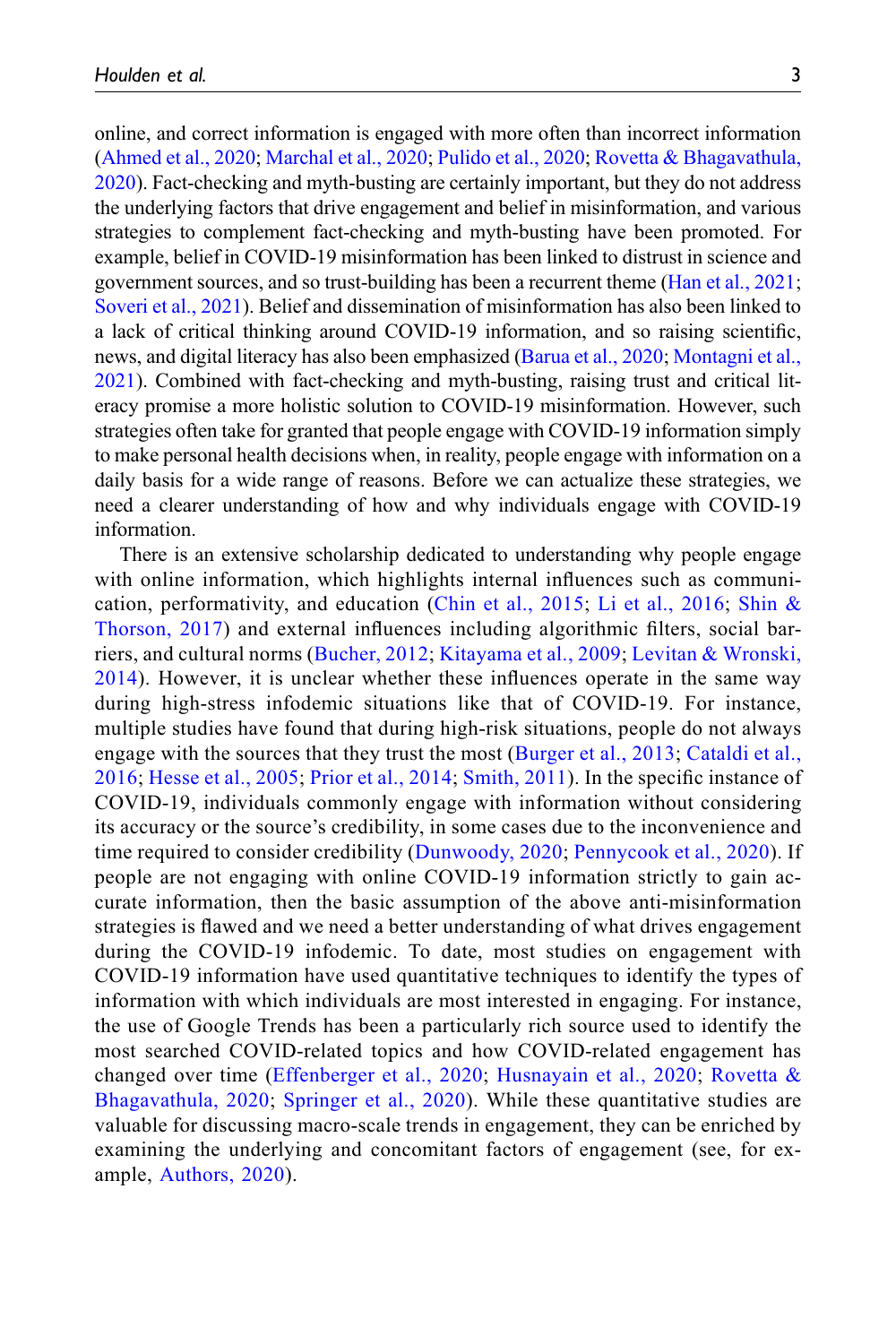### Theoretical Framework

Given the complexity of ways in which people engage with information online during an infodemic, understanding such phenomena requires a framework that accounts for multiple factors including motivations, actions, and environmental impacts. One such model has been developed by McCay-Peet and Quan-Haase  $(2016)$  as a way to explain why people engage with particular content on social media, and which elaborates upon the well-established Uses and Gratifications theory of social media engagement ([Ruggiero, 2000](#page-21-10)). In this six-step model, the authors examine social media engagement as being shaped by desires to fill particular needs and satisfactions through a combination of specific uses and gratifications, positive (or lack of) experiences, the presentation of self, usage and activity, and social context as informing content engagement. Action and participation refers to behaviors enabled by social media affordances, for example, whether a social site allows a user to share a post easily with others. Positive experiences describe the ways that flow, emotion, and serendipity drive a positive association and further engagement with social media. Usage and activity counts are numbers that are presented to users showing, for example, how popular a post is, which can drive engagement because they signal what content is worth paying attention to. *Social context* refers to the ways individuals are driven to engage with different content differently due to social interactions. This overlaps somewhat with uses and gratifications, but goes beyond social gratifications to help understand how engagement can vary between social media sites and even within groups on social media sites. Finally, the presentation of self refers to the ways that social media platforms allow users to craft and to a certain extent broadcast an identity to others ([McCay-Peet & Quan-Haase, 2016](#page-21-9)). All six elements of the model can reinforce each other. For example, uses and gratifications via usage and activity counts specific to a platform can inform the social context which can influence positive experience, and in turn influence participation via specific presentations of self. Or as an example, if I see that a selfie I posted to Instagram is getting many likes with a popular friend group, I will probably feel good, and this feeling will encourage me to post similar content in the future. While, as our data show, this model is helpful as a preliminary guidance towards understanding engagement with COVID-19 information online, it is inadequate for capturing the complexity of the phenomena as it does not effectively account for things such as changes in engagement over time and the broader impacts of algorithms, for example.

One means to address these gaps is Brofenbrenner's (1979) socio-ecological model, the use of which has precedent in online media engagement studies ([Liu et al., 2018](#page-20-7)). In this model, individual behaviors and attitudes are understood to be situated within a range of systems alongside other agents, all operating in a relational and reciprocal way at varying degrees of distance. The level of the microsystem is the level of the individual, which includes a person's thoughts and feelings, and relationships with friends and family. At the level of the mesosystem are community, organizational, and sectoral factors, with elements such as cultural values, social norms, and laws operating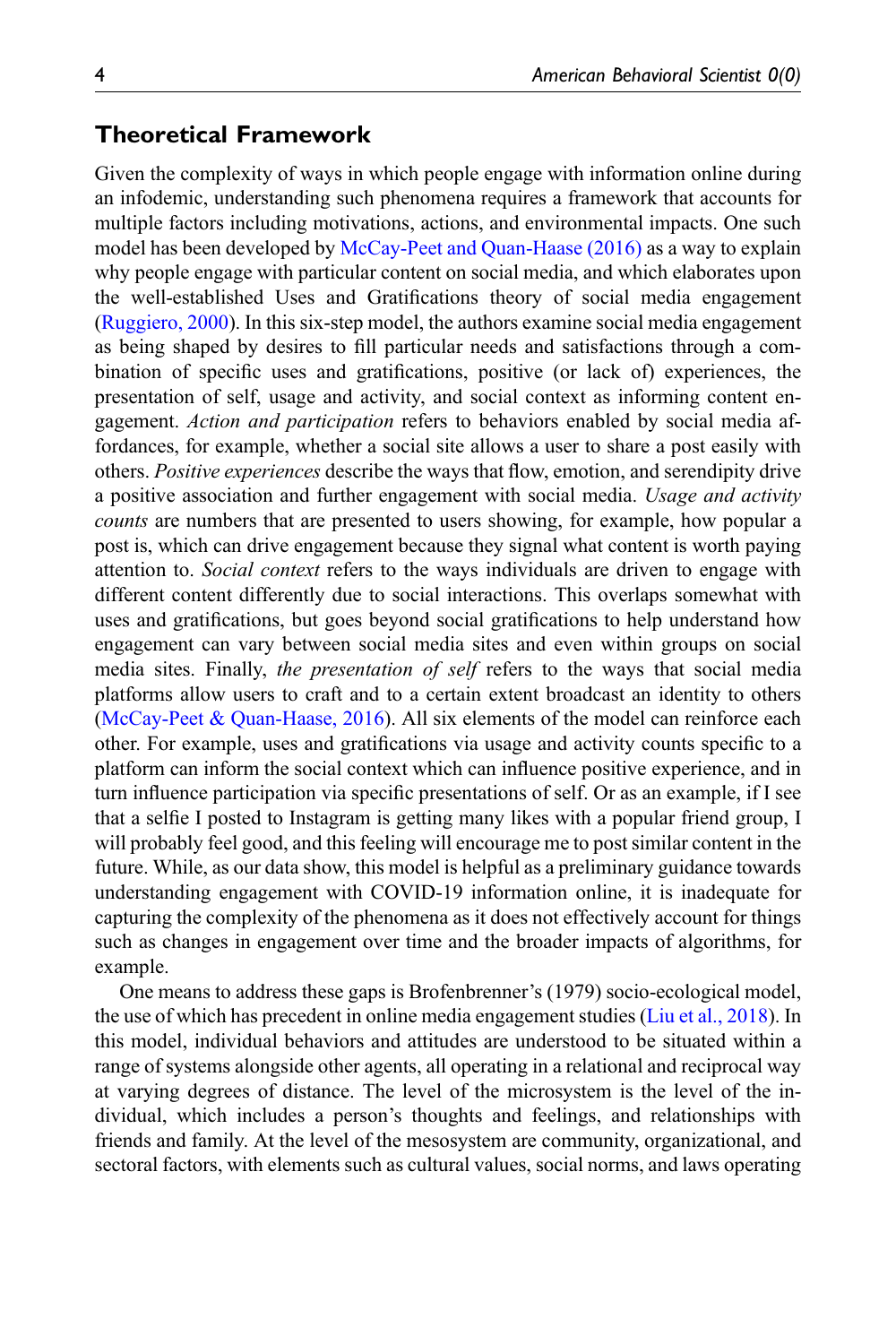at the level of the macrosystem. Lastly is the chronosystem, which accounts for the role of time in an individual's behavior. The socio-ecological model has been utilized across disciplines such as in children and youth studies [\(MacKenzie et al., 2011](#page-20-8)), media studies ([Hodson et al., 2018\)](#page-19-6), and education studies ([Rania et al., 2014\)](#page-21-11). What this model makes legible is the centrality of behavior being relationally organized, which is to say, as not being reducible to factors operating from any one location, in any one direction, or with a singular motivation. However, the risk in such a model is that its structure overstates the distinctions between levels of the model such that the appearance of influences and factors are rendered discrete from each other when the very fact of relationality means that all systems are porous and all factors are inseparably enmeshed with other factors to greater and lesser degree.

For this reason, rather than using the socio-ecological *model*, which can create the appearance of hierarchy, we emphasize an ecological *approach* that centers relationality as the key mechanism for understanding engagement behaviors. In other words, the key analytic strategy is to understand the relationship between behaviors and processes rather than a primary focus on where the elements of those relationships might land in the model. An ecological approach goes beyond the application of a specific model, and asks us to look at online interactions as a complex web of interconnected relationships that extend from the specific communicative context and encompass other relationships and sources of feedback independent of the content or platform under study. We thus borrow from and extend work by Philips and Milner (2021) and seek to understand COVID-19 engagement choices are part of an ecology of different interactions both on and offline. This permits inclusion and expansion upon the categories outlined in both uses and gratifications as well as the more extensive McKay-Peet and Quan-Haase model by incorporating additional salient factors, while more clearly attending to the interactivity between factors. In practice, this ecological approach means that there are two significant relational orientations from which people operate regardless of tools, content, or location. These are at the level of individual needs, concerns, and preferences, and at the level of social needs, which reflect concerns and responsibilities for others, including friends, family, community, and even nation. Our data analysis thus helps to reveal the multidimensional interactions between a person who engages with COVID-19-related information, the tools they use, the people or websites they interact with, their motivations for the engagement, and how these things can change over time.

#### **Methods**

Our goal in this paper is to identify, describe, and make sense of the factors that influence the kinds of online COVID-19 information with which people engage. We define engagement as any type of interaction with online content, such as reading an article, listening to an audio file, or watching a video or sharing, commenting on, or linking to social media content. These activities are aligned with the way engagement is described in both the social media communication and marketing literature (see, for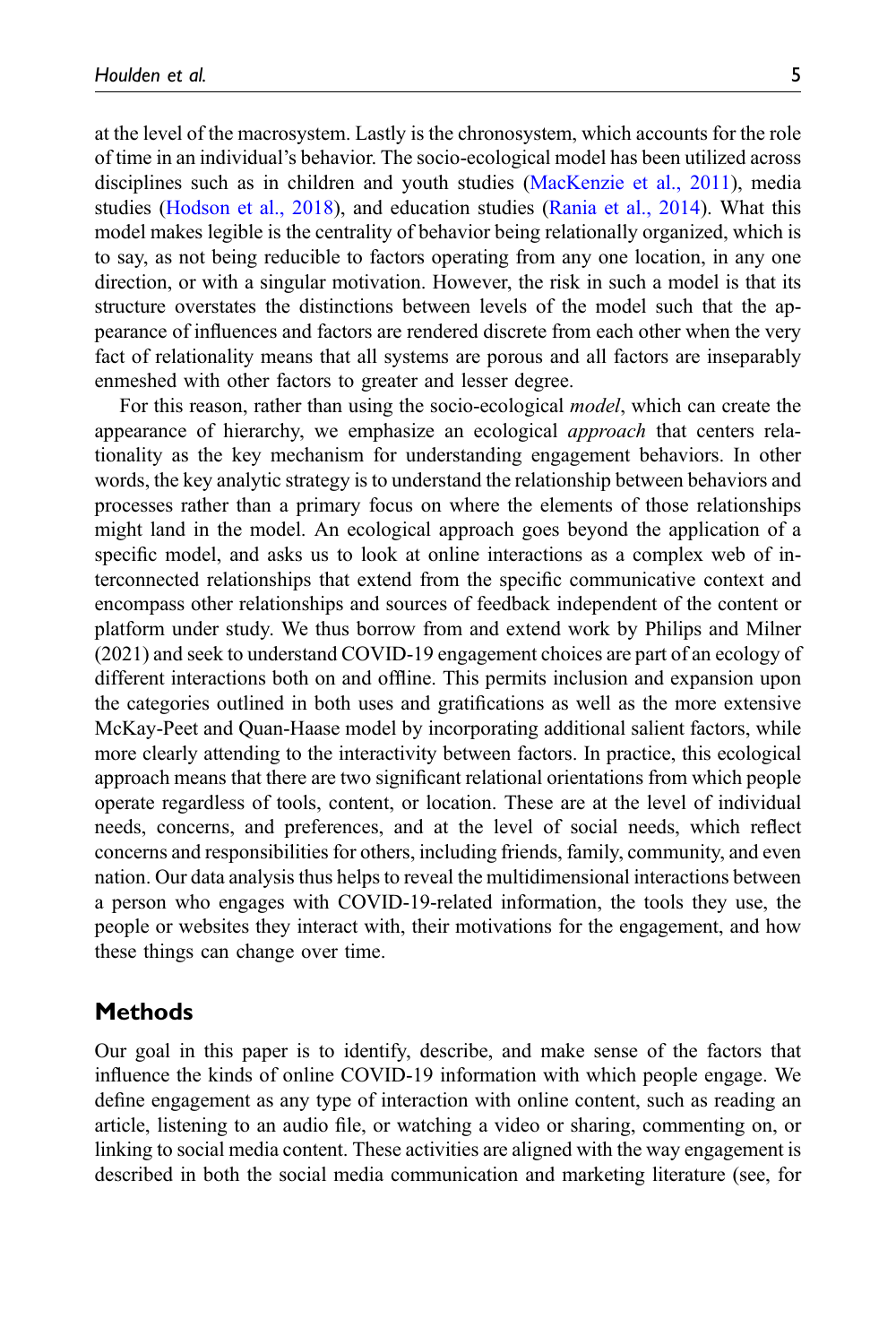example, [McCay-Peet & Quan-Haase, 2016](#page-21-9); [Men & Tsai, 2013;](#page-21-12) [van Asperen et al.,](#page-22-2) [2018\)](#page-22-2). Specifically, we ask:

- 1. What factors influence why people engage with information related to COVID-19 online?
- 2. What factors influence why people disengage with information related to COVID-19 online?

### **Participants**

Potential participants were Canadians who were at least 18 years old at the time of the interview and who had engaged with COVID-19 information online prior to the launch of the study. To incentivize participation, we offered potential participants the option to either receive a \$25 gift certificate or donate the same amount to Food Banks Canada. We directed potential participants to an invitation to take part in this research via three means in order to recruit a broad and diverse group of participants: first, we emailed all tenured and tenure-track faculty members at the authors' institution, recruiting two participants. Next, we emailed all individuals subscribed to a newsletter focusing on COVID-19 misinformation [URL redacted for peerreview purposes] an invitation to participate, thereby recruiting three more individuals. Next, we posted a research recruitment advertisement on Facebook that ran for 10 days, aimed at any Canadian aged 18 and older. More than 250 individuals responded to this call, and 18 individuals were eventually interviewed for this particular study.

We interviewed these 18 individuals in an iterative manner. We started by interviewing five individuals and continued interviewing people until we felt that we had reached saturation—the point at which we were confident that we could answer our research questions with the data we gathered—which is a common methodological step in qualitative research ([Baker & Edwards, 2012](#page-18-10)). The preinterview invitation to participate consisted of a short demographic questionnaire. We used responses to the questionnaire to guide our selection of who to invite for interviews in order to recruit a diverse sample (e.g., varied ages, education, genders, and technology use).

Pseudonymous participants are listed in [Table 1](#page-6-0) in alphabetical order. Eleven participants resided in BC, and one of each participants resided in AB, NB, NL, NS, ON, QB, and SK. Participants' age ranges were 18–29 (3), 30 to 45 (6), 46 to 59 (6), and  $60+$  (3). Twelve self-identified as women and six as men, and nearly all of them had some college-level education. With respect to their use of online communication platforms, nearly all used Facebook, Facebook Messenger, and email multiple times a day; more than half never used Reddit, and the rest used it infrequently; and they used Instagram more often than they used WhatsApp, which they used more often than they used Twitter, though in general they used all three of these platforms relatively infrequently.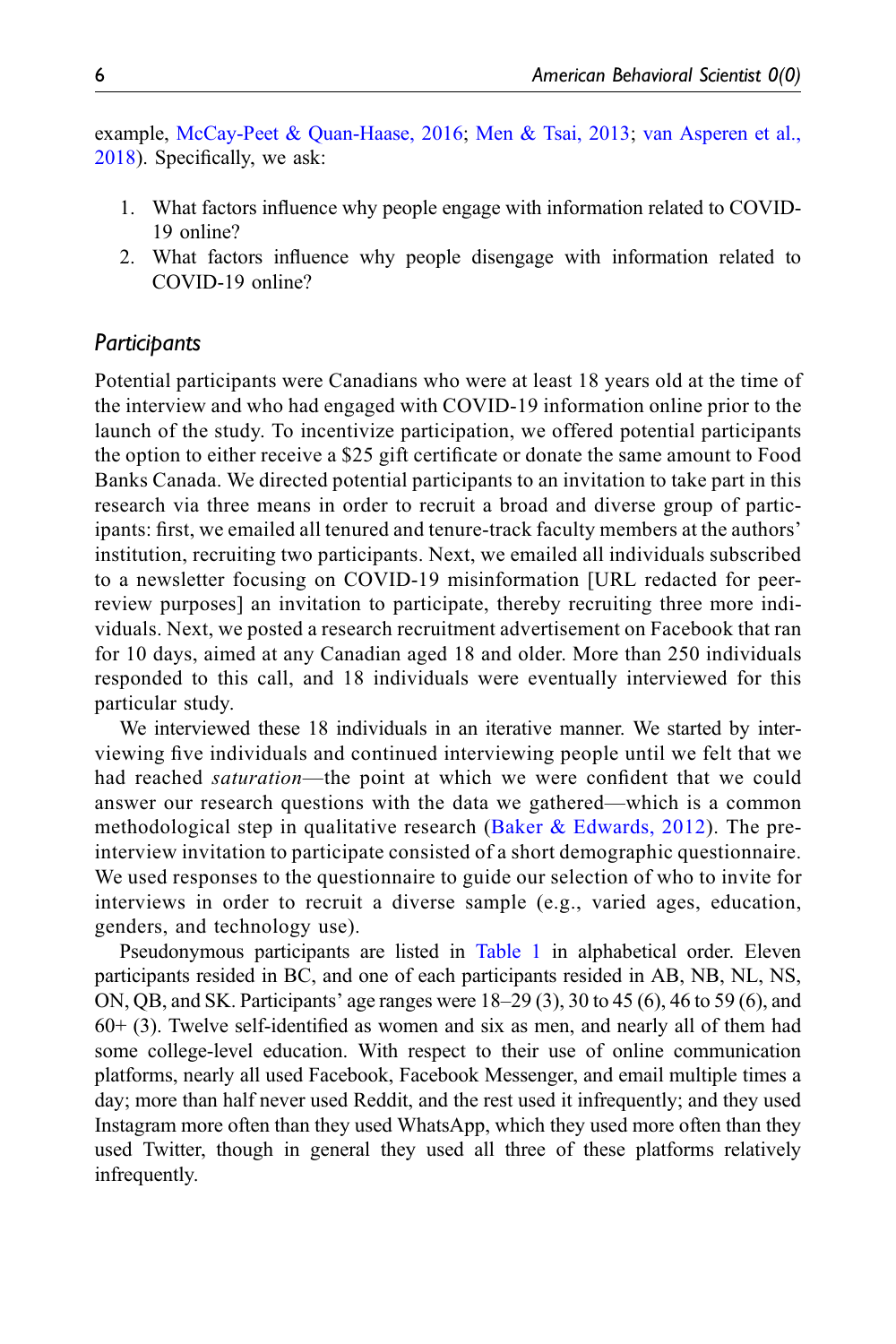| Pseudonym | Province                | Age         | Gender | Highest level of education completed |
|-----------|-------------------------|-------------|--------|--------------------------------------|
| Ali       | Quebec                  | 18 to 29    | Male   | Bachelor's degree                    |
| Carla     | British Columbia        | 30 to 45    | Female | Master's degree                      |
| Dana      | New Brunswick           | 18 to 29    | Female | Some college                         |
| Debra     | British Columbia        | 46 to 59    | Female | Doctoral degree                      |
| Elaine    | British Columbia        | 30 to 45    | Female | Master's degree                      |
| Gus       | British Columbia        | 46 to 59    | Male   | Master's degree                      |
| Henry     | British Columbia        | 46 to 59    | Male   | Professional degree                  |
| Jerry     | Ontario                 | 18 to 29    | Male   | Bachelor's degree                    |
| Joshua    | Alberta                 | 60 or older | Male   | Master's degree                      |
| Kathy     | British Columbia        | 46 to 59    | Female | Master's degree                      |
| Leah      | British Columbia        | 60 or older | Female | Some college                         |
| Lee-Anne  | Newfoundland            | 30 to 45    | Female | Bachelor's degree                    |
| Lisa      | <b>British Columbia</b> | 46 to 59    | Female | Master's degree                      |
| Melanie   | Nova Scotia             | 30 to 45    | Female | Graduated from high school or GED    |
| Mia       | British Columbia        | 30 to 45    | Female | Master's degree                      |
| Rose      | Saskatchewan            | 46 to 59    | Female | Bachelor's degree                    |
| Sherri    | British Columbia        | 60 or older | Female | Associate degree                     |
| Tyler     | British Columbia        | 30 to 45    | Male   | Associate degree                     |

<span id="page-6-0"></span>Table 1. Participants.

# Data Collection

Two data sources informed this study: interview transcripts and examples of online artifacts related to COVID-19 that each participant was asked to bring to the interview. Using a semi-structured interview protocol, we interviewed participants via a videoconferencing application between June 8 and 26, 2020. Using this protocol, we asked participants to describe their engagement with online information related to COVID-19, and explore what information they find credible, appealing, and relevant, and the reasons why. We asked participants to arrive at the interview prepared to share with us three examples of recent COVID-19 content they had engaged with online. Using these artifacts, we probed participants to describe to us how they engaged with this information and why, and inquired into the reasons they selected to share these artifacts with us. Interviews lasted between 45 and 90 minutes. The interviews were recorded and transcribed verbatim. While the interview protocol covered various aspects of the participants' engagement with their artifacts, this paper focuses solely on issues of engagement.

# Data Analysis

Five researchers analyzed the interviews using an iterative process. We began our analysis by independently reading all interviews to gain a broad understanding of the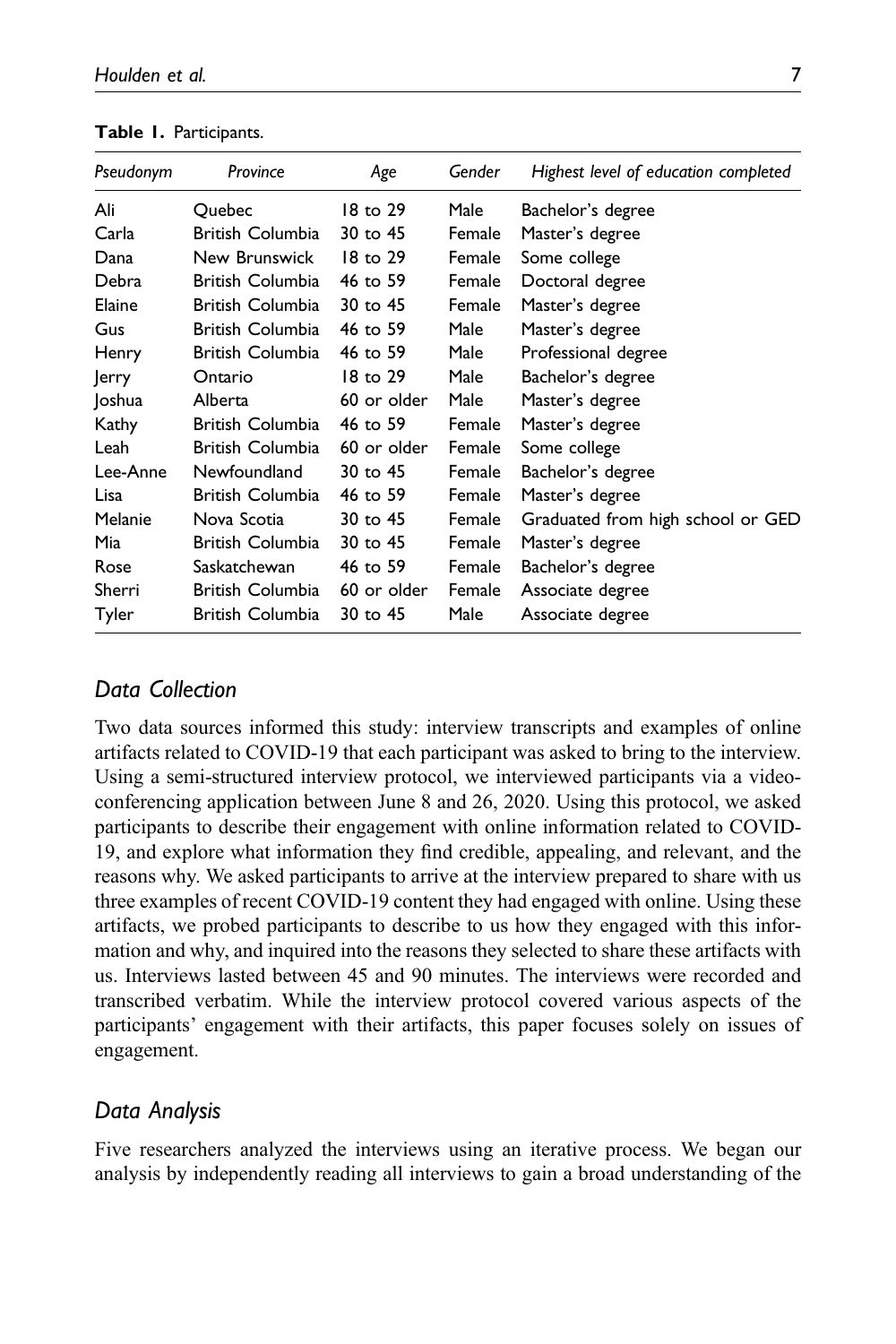data. Next, three researchers read two interviews and wrote open codes to describe the information that people engage with and find credible. We used an open coding process partly due to a lack of research focusing on the COVID-19 and partly because this process allowed us to remain open to facets of the experience that emerged from the raw data without the predetermined categories that are applied in cases of using a preexisting codebook. This process involved the constant comparative approach (Glaser  $\&$ [Strauss, 1967](#page-19-7)). Each researcher read each piece of data and gave it a code relevant to the research question. From there, as each new piece of data was assessed, it was compared to previously generated codes to verify if it captured the new information. If it did not, a new code was assigned; if it did, it was assigned to the already established codes. The process of constantly comparing emergent codes and established codes produced a code list covering all of the data.

After the initial round of independent coding, the three researchers met to discuss the emerging categories seen in the data; as many unique codes were still emerging, another three interviews were independently coded by each researcher. Upon review of the second round of coding, we identified two main emerging and recurring areas: engagement and credibility. To answer our research question, we focused on engagement. The codes that fell under engagement were then examined, interrogated, and categorized into themes. The remaining interviews were then iteratively coded by one of the three initial researchers, and categorized according to the generated themes.

#### Rigor and Trustworthiness

Several steps were taken to reduce the incidence of bias in our analysis. First, members of the research team coded interview transcripts independently to avoid exerting any one person's biases on the findings. Next, we discussed emerging codes, inconsistencies, individual findings, and differences in the interpretation of the phenomenon. Once this step was concluded, we conducted a collaborative analysis that aimed at mitigating individual biases. Finally, we provide "thick descriptions" of the results in order to make it possible for readers to assess the applicability of the findings to their own experiences and contexts [\(Merriam, 1995](#page-21-13)).

### **Results**

Codes were divided into themes determined by the lead authors that captured their broader meaning. In total, seven themes emerged from organization of the subcategories, which served to capture reasons or motivations for engagement and disengagement, engagement behaviors (i.e., type of engagement), and location and frequency of engagement (see [Table 2](#page-8-0)).

The largest theme, *action*, captured the varying ways in which people actively engaged with or responded to information they encountered online, and included information-related behaviors (e.g, verifying the accuracy of something they read), relational or social behaviors (e.g., correcting misinformation in people's posts online),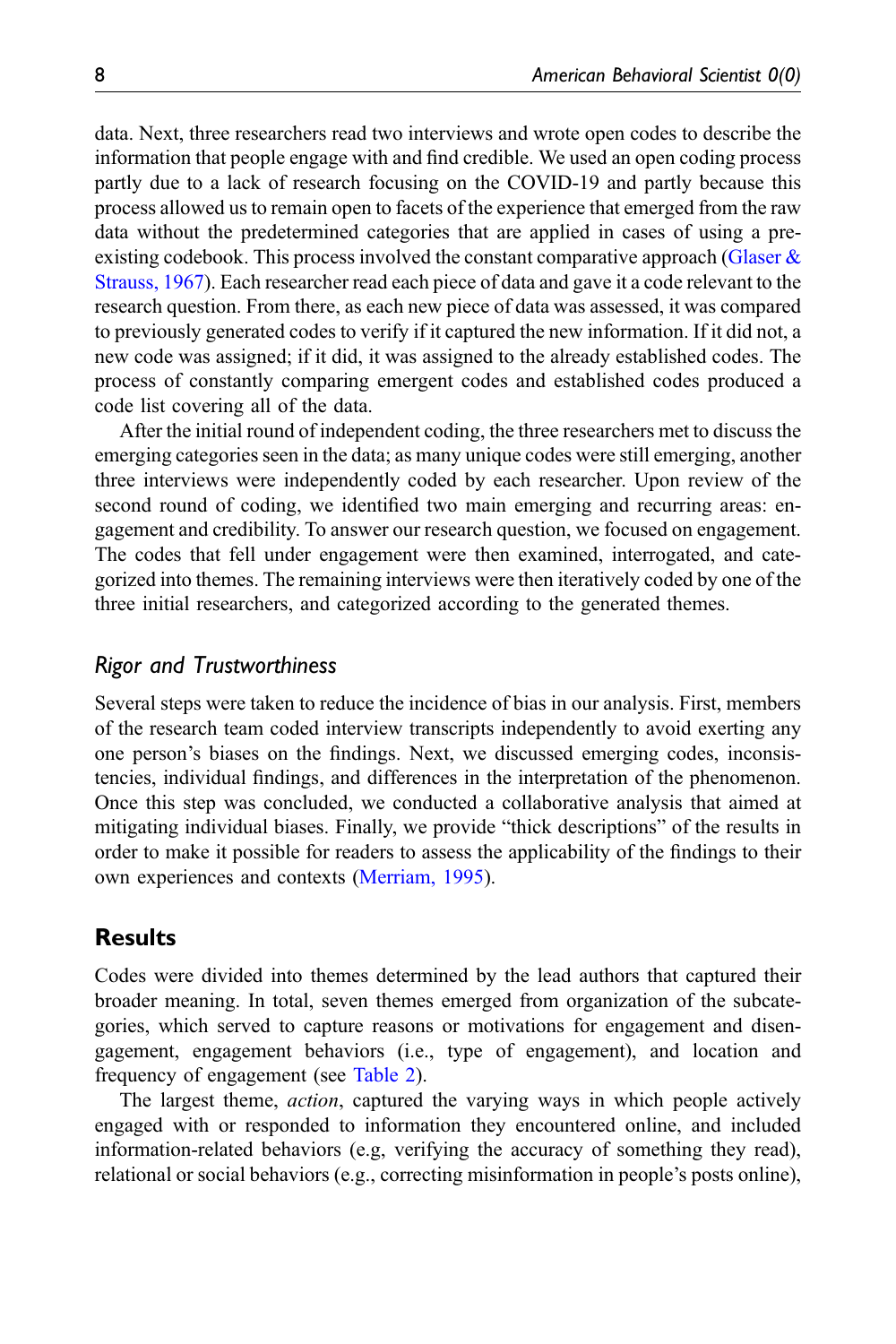### <span id="page-8-0"></span>Table 2. Themes.

| Theme                                                         | Description                                                                                   | Examples                                                                                                     |
|---------------------------------------------------------------|-----------------------------------------------------------------------------------------------|--------------------------------------------------------------------------------------------------------------|
| Actions in response to<br>information                         |                                                                                               |                                                                                                              |
| Information-related<br>behavior                               | Actions oriented to assessing<br>information                                                  | Following up on information;<br>fact-checking; source checking                                               |
| Relational or social<br>behaviors                             | Engagement with others in<br>response to seen information                                     | Debunking myths; posting only<br>reliable information; discussing<br>with others                             |
| Social media<br>affordance behavior                           | Behaviors tied to platform<br>affordances                                                     | Liking; sharing; commented                                                                                   |
| Reason for engagement                                         |                                                                                               |                                                                                                              |
| Content qualities                                             | Specific aesthetic qualities or<br>information cues                                           | Headlines; style of writing; scientific<br>in appearance                                                     |
| Desire to learn or<br>understand further                      | Engagement driven by interest in<br>learning more                                             | Gain insight; awareness of other<br>perspectives                                                             |
| Driven by emotion,<br>e.g., curiosity                         | Engagement said to be shaped by<br>emotional responses or needs                               | Curiosity; anxiety; provides relief                                                                          |
| Member of a<br>network.<br>e.g., following a<br>page or group | Engagement as a result network<br>affiliations or memberships                                 | Membership in a Facebook group;<br>subscribed to a newsletter                                                |
| Source of humor                                               | Desire to engage with funny<br>content                                                        | Memes; funny quizzes                                                                                         |
| Personally relevant                                           | Relevant to own life                                                                          | Relevant to profession; relevant<br>to family                                                                |
| Reasons for sharing                                           | did or did not share information<br>online                                                    | Explanations for why participant Felt others should know for own<br>good; felt others would be<br>interested |
| Source qualities                                              | in source of information                                                                      | Engaged due to specific qualities Source provided evidence; source<br>was a doctor: Canadian news<br>source  |
| Content                                                       |                                                                                               |                                                                                                              |
| New information                                               | Information that was new to<br>participant                                                    |                                                                                                              |
| Broad impact of<br>pandemic                                   | Information tied to the wider<br>impacts of and vulnerabilities<br>stemming from the pandemic | Wealth inequality; international<br>travel: border closures                                                  |
| COVID data                                                    | Information related to COVID<br>data in terms of numbers                                      | Case counts; death counts                                                                                    |
| Disease-related<br>information                                | Information related to COVID<br>as a disease                                                  | Cures; treatments; vaccines                                                                                  |
| Medium of content                                             | Format of content                                                                             | Articles; videos; memes;<br>comments                                                                         |

(continued)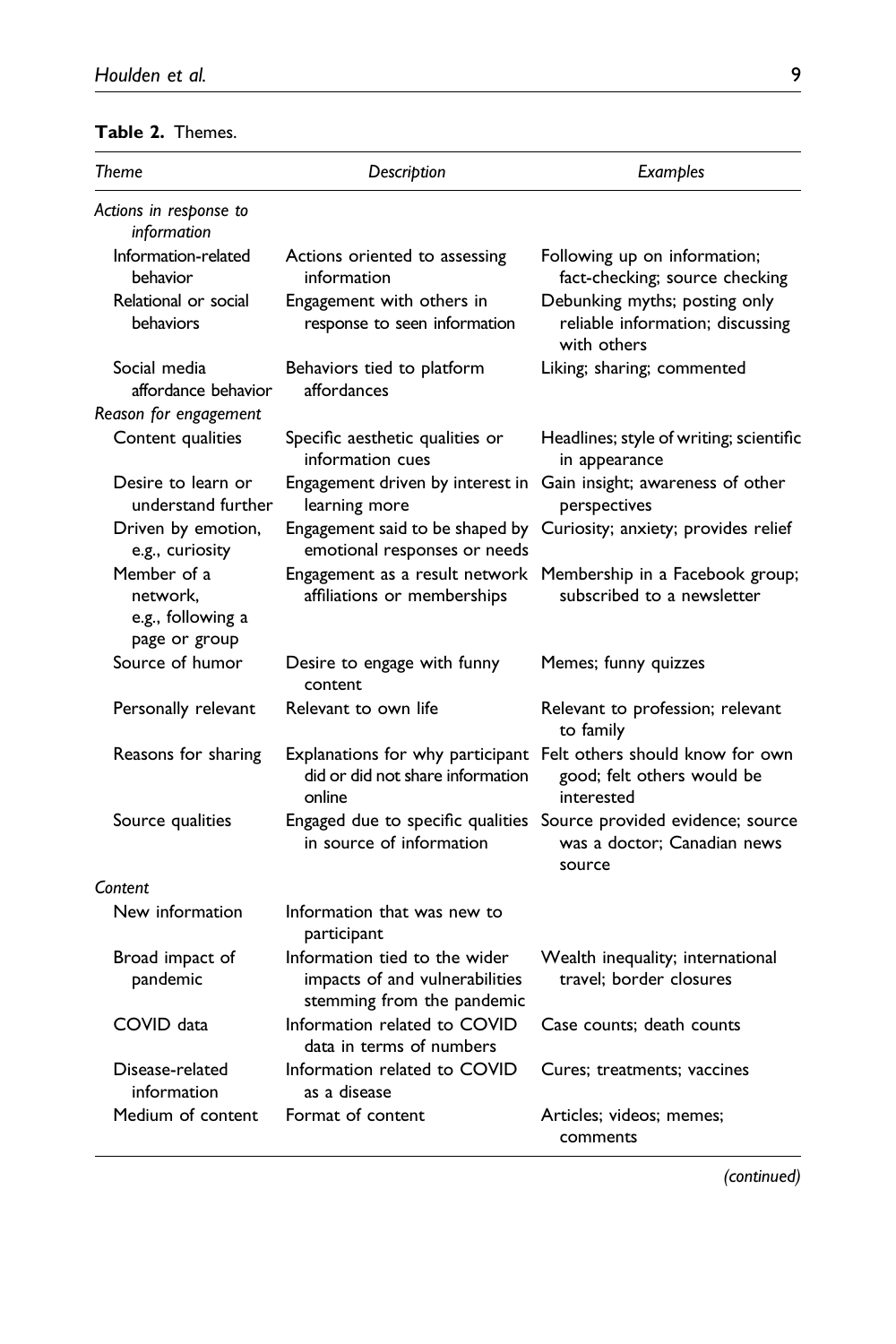| Theme                                                            | Description                                                                                      | Examples                                                                                     |
|------------------------------------------------------------------|--------------------------------------------------------------------------------------------------|----------------------------------------------------------------------------------------------|
| Measures and<br>guidelines                                       | Content tied to government<br>health protocols and responses                                     | Measures taken by state; health and<br>safety guidelines                                     |
| Comparison data                                                  | Information on different case<br>loads and fatalities across<br>different jurisdictions          | Comparing local situation and<br>elsewhere; comparing national<br>situation to other nations |
| Positive content                                                 | Content that shared information<br>about positive events                                         | Happy things; positive coping<br>mechanisms                                                  |
| Motivating concerns                                              |                                                                                                  |                                                                                              |
| General concerns                                                 | Concern for broad impacts or<br>factors                                                          | Misinformation; American situation                                                           |
| Concern for others.<br>e.g., concerns about<br>friends or family | Concerns for safety and well-<br>being of friends and family                                     | Emotional impact                                                                             |
| Personal concerns                                                | Concerns for safety and well-<br>being of self                                                   | Career changes; personal disability                                                          |
| Privacy concerns                                                 | Concerns about technology and Apps; contact tracing<br>the pandemic                              |                                                                                              |
| Local information                                                | Concerns about local<br>community                                                                | Children and schooling; elderly and<br>care homes                                            |
| Frequency of engagement<br>with information                      |                                                                                                  |                                                                                              |
| Change in frequency<br>over time                                 | Indication of increased or<br>decreased engagement                                               | Daily engagement declines since<br>March                                                     |
| Frequency of<br>engagement with<br>information, e.g.,<br>habit   | Mentions of engagement                                                                           | Habit; daily; every morning                                                                  |
| Site of exposure                                                 |                                                                                                  |                                                                                              |
| Site of exposure                                                 | Range of media and platforms                                                                     | Facebook; news media; email                                                                  |
| Given reason for not<br>engaging                                 |                                                                                                  |                                                                                              |
| engaging                                                         | Given reason for not Stated understanding for not<br>engaging or disengaging with<br>information | Content or source not<br>trustworthy; tone; information<br>fatigue                           |

#### Table 2. (continued)

and social media affordance behaviors (e.g., sharing or liking a post). In other words, this theme captures engagement as a consequence of encountering something online. For example, any reference to engagement that took the form of following up on information the participant was exposed to was grouped into "information-related behavior," or as Debra described it, as going "deeper." Relatedly, engagement with information that expanded beyond the initial encounter into discussion of some type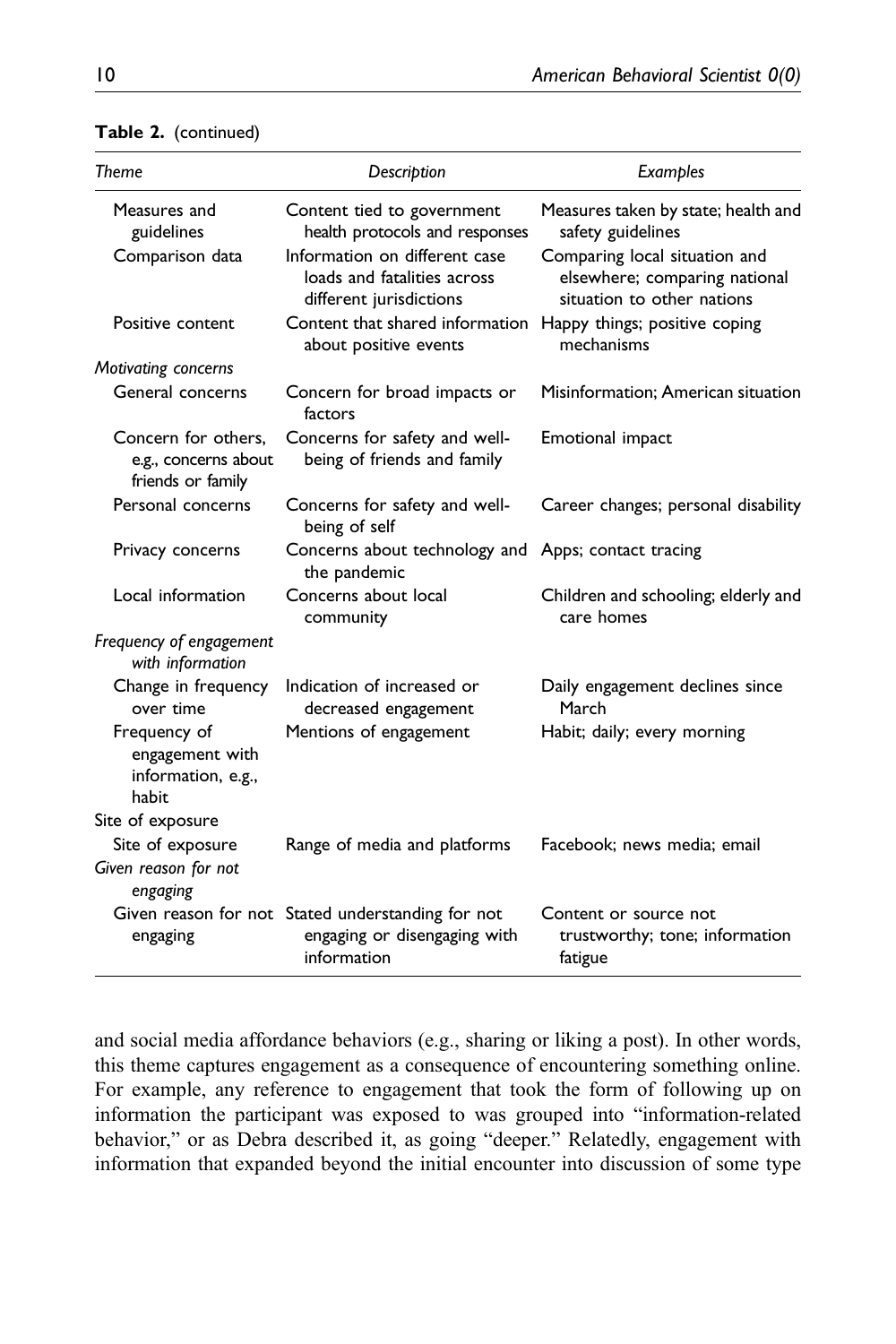with others was categorized as a social or relational behavior, and included everything from being very cautious about triggering people, as Lisa described her online sharing, to sharing it with friends or in their network, as Leah indicated she did. The categories were then organized within the larger theme of actions in response to information, which also included behaviors tied to social media affordance behaviors, such as clicking and liking a post, as these too were actions in response to information.

Reason for engagement captured the reasons why people understood themselves to be engaging with information excluding type of content, with the subcategories being content qualities (e.g., headlines attracting engagement), desire to learn more, driven by emotion (e.g., curiosity), member of a network (e.g., following a page), personally relevant (e.g., relevant to career), and source qualities (e.g., source provided evidence). Another major theme, content, captured mentions of the kinds of information people actively sought and chose to engage. While *content* can be understood as a subcategory of reason for engagement, the volume and specificity of it meant that further categorization of its component codes yielded valuable information about engagement behaviors. This included content about the broad impact of the pandemic, such as increasing wealth inequality, which Carla cited as "frustrating," and economic instability, about which both Dana and Elaine were concerned. Other categories included COVID-19 data (e.g., case counts and deaths), and disease-related information (e.g., cures and treatments), with almost half of participants  $(n=8)$  mentioning interest in treatments, including vaccines. Also included was interest in specific mediums (e.g., videos and articles), measures and guidelines (e.g., contact tracing), humorous content, and misinformation. Humorous content, for example, might include watching satirical media, an interest in "graveyard humor," or as one participant, Lee-Anne used it, as a way to engage "my friends no matter where they are in the word." For her, humor served the dual purposes of providing a bit of levity, or as Tyler described "a semipoking fun at," but also as a route to social connection and relationship with others on a wider scale, underscoring the complexity of motivations for engagement as not being exclusively localized in one category.

Similar to *content, motivating concerns* were reasons for engagement, but with a specific orientation to anxieties associated with the pandemic. This included the subcategories of concerns about larger structural threats such as privacy, which Melanie remarked upon in relation to tracing apps, and concerns about misinformation, which five people mentioned, with Kathy noting that "we're not just fighting the epidemic, we're fighting the infodemic." Further concerns included concerns for self, and interest in local information as a means to understand whether the local environment was safe, as Sherri noted.

The subsequent themes shifted away from stated reasons for engagement to include more environmental and temporal factors, as well as reasons for disengaging. Frequency of engagement reflected codes for mentions of how often participants engaged with COVID-19 information online, with changes in frequency being especially notable as a subcategory. Joshua, for example, noted that "there's a kind of fatigue" that had set in for him, and so he no longer watched the news. Site of exposure captured the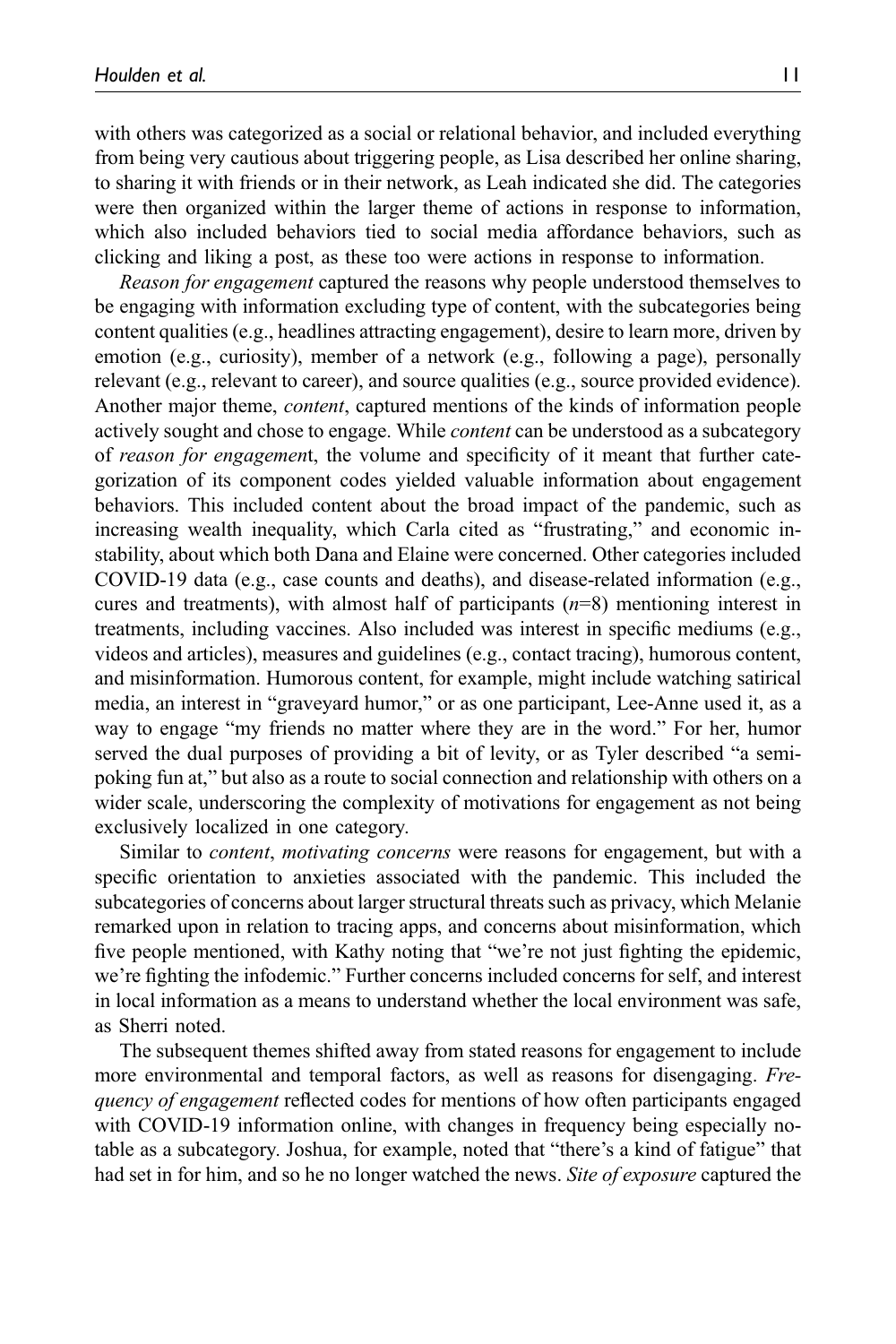location at which engagement was understood to have begun, such as the appearance of information in their Facebook feed or in an email newsletter. The final category, *given* reason for not engaging, while not large in terms of frequency, is valuable because it provides insight into some of the factors that drive people away from engaging with COVID-19 information online. These included things like tone and aversion to conflict, which we discuss further next.

After sorting data into the major themes and sub-themes, we noted a trend in both engagement and disengagement factors as dividing along codes oriented to the individual, as in individual preference, interest, and habit, for example, and codes oriented to the *social*, meaning, engagement being driven by relational factors such as concern for others including friends, family, people within the participant's society, and larger structures like the province in which they reside, the state, and the world. [Table 3](#page-12-0) shows the themes and their subcategories broken down along these lines, with both engagement and disengagement being divided between individual and social motivations. Totals correspond to the number of references coded for each subcategory, with 390 total coded references to engagement as driven by social factors, and only six coded references reflected in socially motivated disengagement (see [Table 3](#page-12-0)).

In contrast, 893 total engagement references were driven by individual factors, compared to 89 for individually driven disengagement factors. What these numbers suggest is that people appear to be far more motivated to engage with COVID-19 information for social reasons, though such motivations rarely impact disengagement, with *aversion to conflict with others* being the dominant cited factor. Tyler, for example, avoided certain controversial discussions, stating that they were not going to be "the hill I'm going to die on," and Joshua preferred not to bother engaging, noting "you never changed anybody's mind." In contrast to social motivations, individual motivations such as preference around aesthetics and tone drive both engagement and disengagement, with participants disengaging because information was found to be boring, aggressive, or irrelevant, for example, and engaging for reasons such as finding things personally relevant, of general interest, or aesthetically appealing. Jerry cited the appeal of infographics and data visualizations, for example, and Joshua noted the appeal in graphs, with further factors including things such as length of messages, simplicity of information, and the style of writing.

### Discussion and Implications

The COVID-19 pandemic is a time of great personal and public stress when people are using digital communication technologies to stay informed and connected. As a result, it is not surprising that the framework of uses and gratifications provides at least a partial explanation for why people engage with specific types of COVID-19 information on social media. Our findings support previous research noting that people engage with online information and misinformation to address concerns and knowledge gaps related to personal and community health, concerns about loved ones, and as a result of emotional reactions like anxiety or even humor [\(Du et al., 2020](#page-19-8); [Dunwoody,](#page-19-3)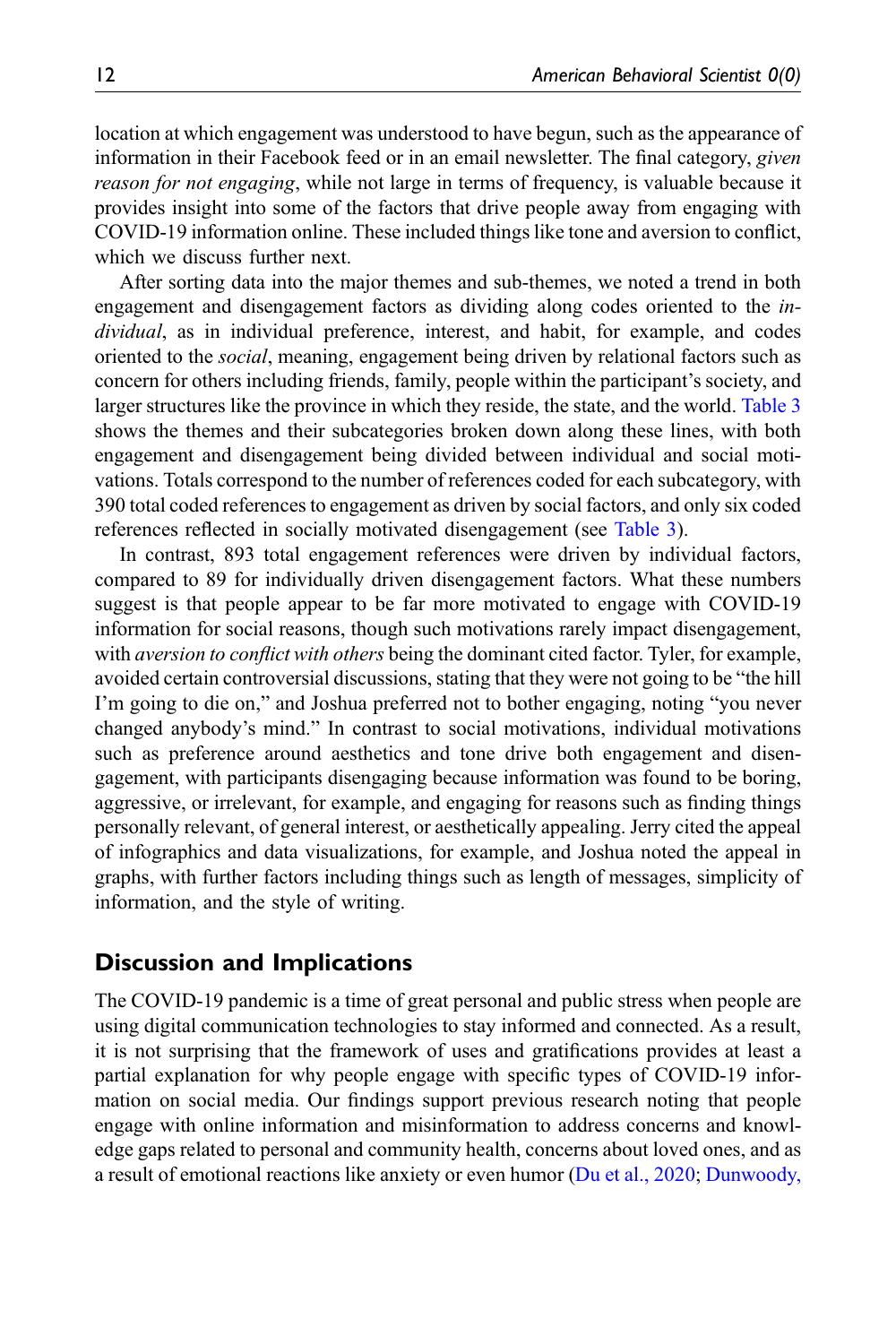| Engagement                                                                          | Engagement<br>individual | Engagement<br>social | Disengagement<br>individual | Disengagement<br>social |
|-------------------------------------------------------------------------------------|--------------------------|----------------------|-----------------------------|-------------------------|
| Actions in response to                                                              |                          |                      |                             |                         |
| information                                                                         |                          |                      |                             |                         |
| Information-related<br>behavior (e.g., verifying<br>accuracy)                       | 142                      | $\overline{1}$       | 22                          | 0                       |
| Relational or social<br>behaviors (e.g.,<br>correcting people<br>online)            | 6                        | 39                   | T                           | 0                       |
| Social media affordance<br>behavior (e.g., shared,<br>liked, and clicked)           | 30                       | 93                   | $\mathbf{2}$                | 0                       |
| Reason for engagement                                                               |                          |                      |                             |                         |
| Content qualities (e.g.,<br>headlines)                                              | 109                      | 0                    | 0                           | 0                       |
| Desire to learn or<br>understand further<br>(e.g., looking for more<br>information) | 29                       | 8                    | 0                           | 0                       |
| Driven by emotion (e.g.,<br>curiosity)                                              | 45                       | 0                    | 0                           | 0                       |
| Member of a network<br>(e.g., following a page<br>or group)                         | 17                       | 0                    | 0                           | 0                       |
| Source of humor                                                                     | 25                       | 0                    | 0                           | 0                       |
| Personally relevant (e.g.,<br>relevant to own life)                                 | 63                       | ı                    | 0                           | 0                       |
| Reasons for sharing (e.g.,<br>others should know<br>for their own good)             | 0                        | 60                   | 0                           | 0                       |
| Source qualities (e.g.,<br>source provided<br>evidence)                             | 72                       | 0                    | 0                           | 0                       |
| Nature of content                                                                   |                          |                      |                             |                         |
| New information                                                                     | 6                        | 0                    | 0                           | 0                       |
| Broad impact of<br>pandemic (e.g., wealth<br>inequality)                            | 3                        | п                    | 0                           | 0                       |
| COVID data (e.g., case<br>counts, and deaths)                                       | 0                        | 53                   | 0                           | 0                       |

### <span id="page-12-0"></span>Table 3. Engagement and Disengagement.

(continued)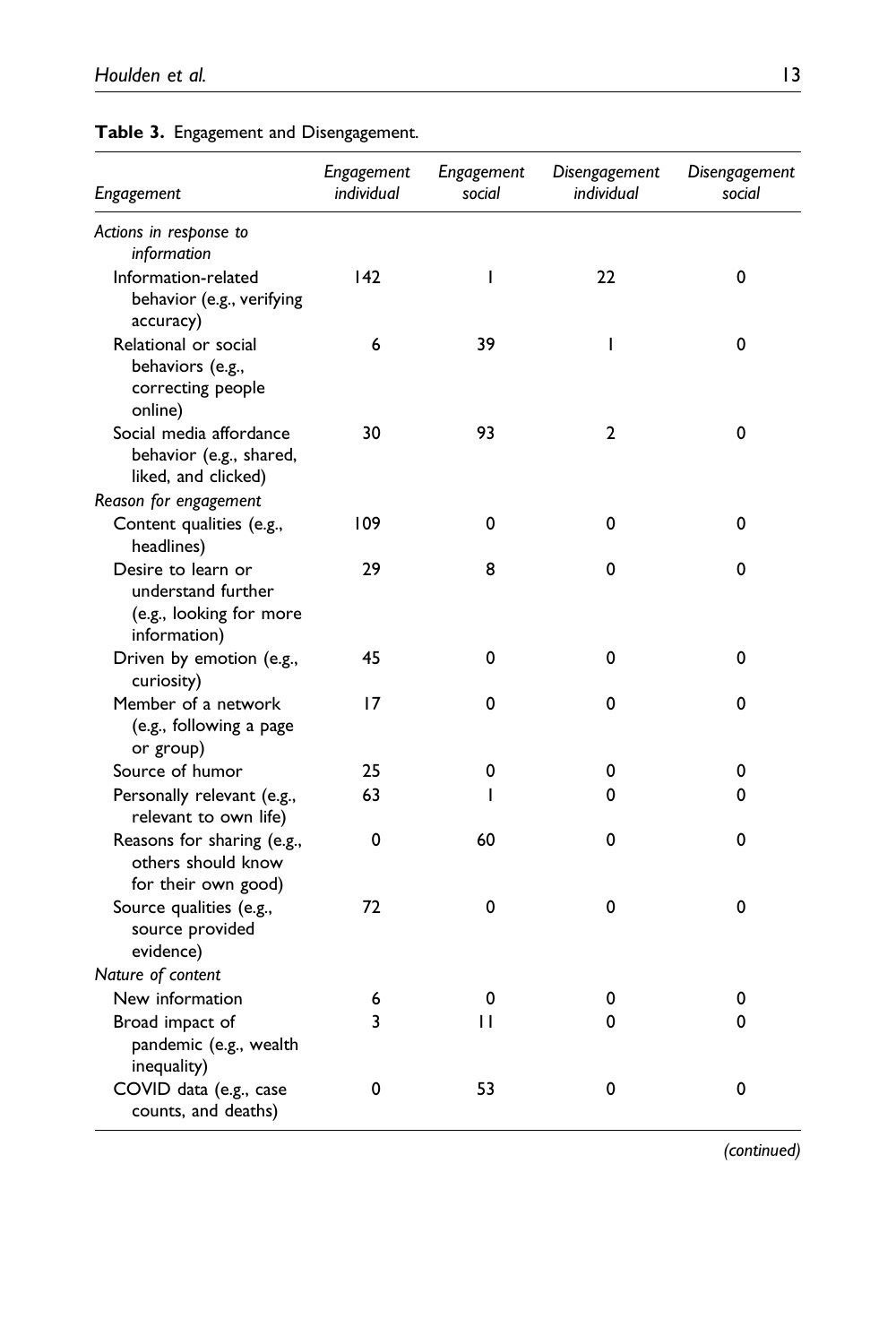| Engagement                                                          | Engagement<br>individual | Engagement<br>social | Disengagement<br>individual | Disengagement<br>social |
|---------------------------------------------------------------------|--------------------------|----------------------|-----------------------------|-------------------------|
| Disease-related<br>information (e.g., cures<br>and treatments)      | 40                       | 24                   | $\mathbf 0$                 | 0                       |
| Medium of content (e.g.,<br>articles)                               | 17                       | $\mathbf{2}$         | 0                           | 0                       |
| Measures and guidelines<br>(e.g., contact tracing)                  | 32                       | 8                    | 0                           | 0                       |
| Comparison data (e.g.,<br>between local situation<br>and elsewhere) | 6                        | 6                    | $\mathbf 0$                 | 0                       |
| Positive content                                                    | 5                        | 0                    | 0                           | 0                       |
| Explicit motivating concerns                                        |                          |                      |                             |                         |
| Motivating concerns (e.g.,<br>concerns about<br>misinformation)     | 45                       | 39                   | 0                           | 0                       |
| Concern for others (e.g.,<br>concerns about friends<br>and family)  | 8                        | 41                   | 0                           | 0                       |
| Personal concerns                                                   | 4                        | 0                    | 0                           | 0                       |
| Privacy concerns                                                    | 4                        | 4                    | 0                           | 0                       |
| Local information                                                   | 24                       | 0                    | 0                           | 0                       |
| Frequency of engagement with<br>information                         | 0                        | 0                    | 0                           | 0                       |
| Change in frequency over<br>time                                    | 0                        | 0                    | 23                          | 0                       |
| Frequency of engagement<br>with information (e.g.,<br>habit)        | 30                       | 0                    | 23                          | 0                       |
| Site of exposure                                                    |                          |                      |                             |                         |
| Site of exposure (e.g.,<br>Facebook)                                | 113                      | 0                    | 0                           | 0                       |
| Given reason for not engaging                                       |                          |                      |                             |                         |
| Given reason for not<br>engaging                                    | 0                        | 0                    | 18                          | 6                       |
| Total                                                               | 893                      | 390                  | 89                          | 6                       |

#### Table 3. (continued)

[2020;](#page-19-3) [Jacobson et al., 2020](#page-20-9); [Krause et al., 2020;](#page-20-10) [Lwin et al., 2020\)](#page-20-11). Our interviews also support the idea that people engage with information that allows them to perform their identity to others, or to develop social relationships [\(Chen et al., 2015;](#page-18-11) [Chin et al., 2015;](#page-18-5) [Herrero et al., 2017;](#page-19-9) [Kim & Yang, 2017](#page-20-12); [de la Peña & Quintanilla, 2015\)](#page-19-10). In the case of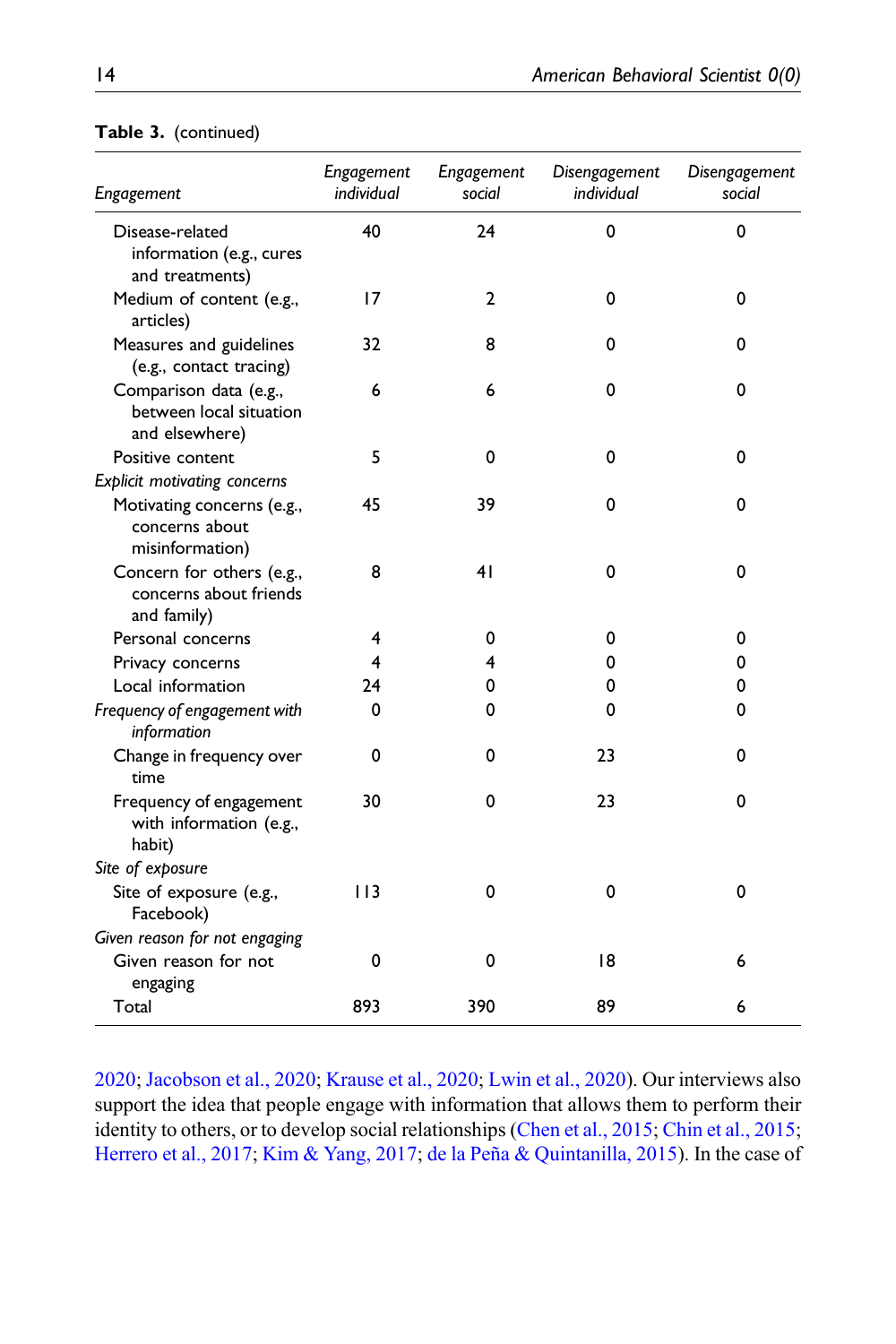our research, uses and gratifications overlaps with other engagement factors and provides a solid understanding of why people both engage with some content and disengage with others. However, given the complexity of the intersection of today's broader information environment, an emergent infectious disease event like the COVID-19 pandemic, and the shifting orientations to and management of online information at the level of the individual, the platform, and society more generally, this is only a starting point. Thus, we expand our analytical frame to include additional factors from [McCay-Peet and Quan-Haase](#page-21-9)'s (2016) six-step engagement model, as well as additional considerations beyond the model, while situating all of these factors within an ecological understanding of engagement as something that happens as a result of using communication processes and platforms as a way to understand oneself and others in the world.

Beyond uses and gratifications, we also see ecological explanations for further factors outlined in McKay-Peet and Quan-Haase's work. The factors of action and participation come into play when our participants indicate, for example, that they engage with information that comes from a page that they subscribe to or follow, reflecting a relationship to wider social media spaces. In this case, the follow or subscribe affordance influences engagement, as one participant demonstrated in discussing her interest and reliance upon a professional newsletter as a primary source of COVID-19 information, and to which she had subscribed long before the pandemic. In other words, while her engagement was at least on the surface driven by subscription affordances, a pre-established relationship unrelated to the pandemic significantly determined this engagement, suggesting that other influences (e.g., history) remain relevant.

The positive experience factor of the six-step model is apparent when our participants described the role of, for example, humorous content in driving engagement. While our participants did not specifically note the popularity of posts as a reason for engagement, they did tend to engage with mainstream or dominant media outlets, showing that reputation of the original source of the information and knowledge of that reputation does impact engagement, with things like Canadian media and information provided by Canadian media driving engagement. This type of engagement is covered under the usage and activity factor, but again, must be understood relationally across time, including times prior to the pandemic, and within a particular information environment, such as the Canadian context.

Our data demonstrate the social context factor when we consider the degree to which social context drives engagement, which [Table 3](#page-12-0) reveals in detail. Finally, the presentation of self-factor is reflected in our data when participants told us how they feel they are perceived by others as a reliably informed individual and as a result felt compelled to share specific COVID-19-related information, such as Tyler, who felt his friends "consider me a pretty good source for science things."

While the six-step model proposed by McKay-Peet and Quan-Haase is useful for understanding our interview data, it has two key limitations. First, it lacks a step which fully accounts for the role of algorithmic content curation on engagement, so it does not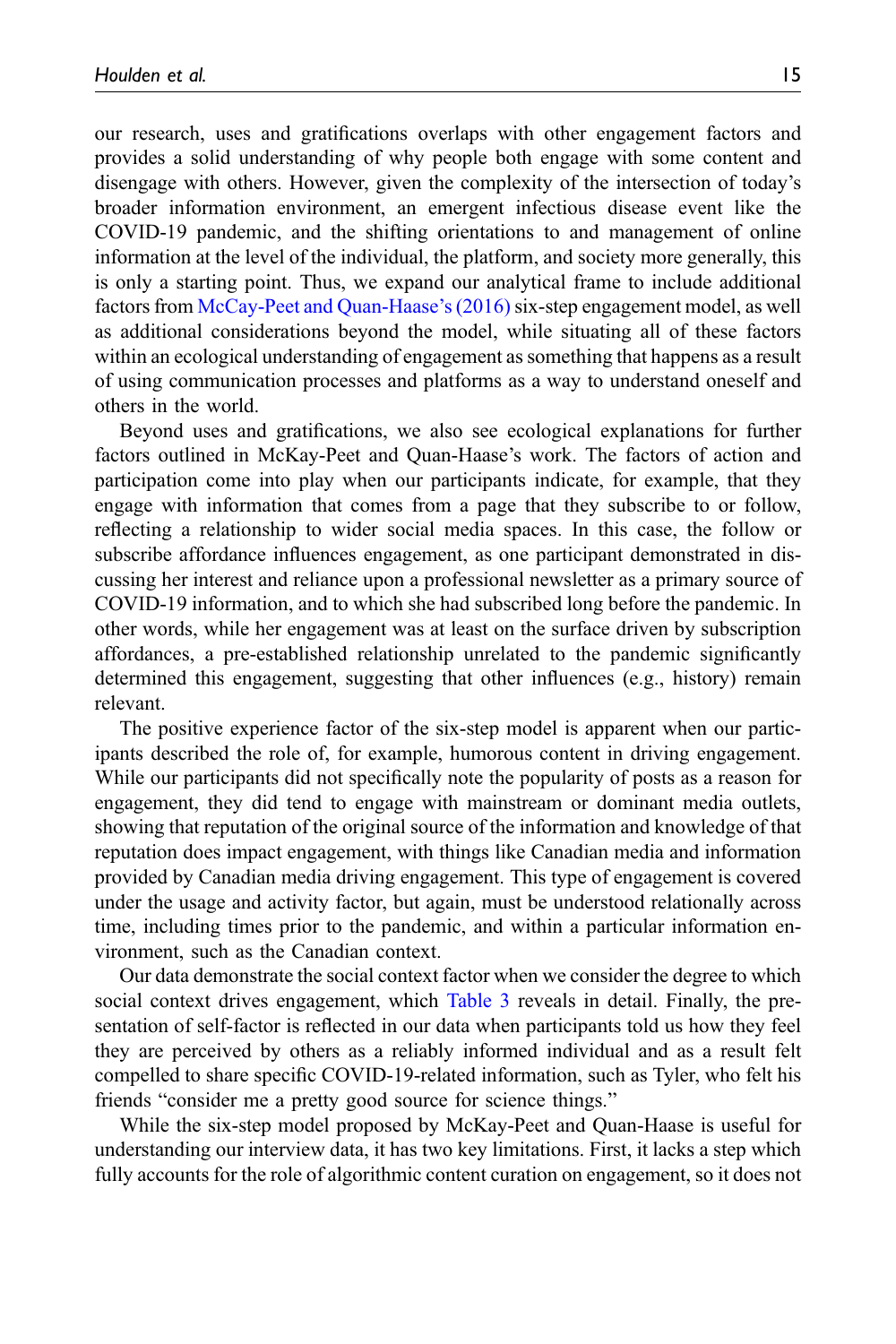adequately account for the broader information environment in which people are embedded, an environment that, given the rate of information flows and the changes of management of those flows, is constantly evolving and requires of users ongoing and changing relationships. Indeed, all participants engaged with material that came up in their social media feeds or that was sent to them via an email digest which may or may not have been impacted by algorithms, meaning the decisions (often algorithmic) driving the initial appearance of the content in their feed represented a key first step to engagement that should be accounted for. While some of the aspects of algorithmic analysis is captured by the usage and activity part of the six-step model, usage and activity tends to refer to individual engagement choices, rather than the nudge of algorithmic decision-making, which has been shown to be particularly important for COVID-19 information–related engagement ([Bucher, 2012;](#page-18-6) [Van Dijck et al., 2018;](#page-22-3) [Gillespie et al., 2014](#page-19-11); [Webster, 2011](#page-22-4)). By complementing their model with an ecological approach that accounts for these environments, we develop a more robust understanding of engagement as described above.

Secondly, the McKay-Peet and Quan-Haase model also does not account for what we see in changing COVID-19 engagement over time, which an ecological approach also attends to, given its emphasis on time. Our participants often indicated the way their information engagement behaviors had changed since the beginning of the pandemic. Changes over time are a key factor in considering engagement with high uncertainty information subject to change, and as such is particularly important for understanding health information during an emerging pandemic. Similarly, the affordances of a social network will impact how an individual expresses their identity through engagement with online information, and the individual engaging with online information over time will "train" an algorithm to deliver new content for the individual to engage with (as described by [Airoldi et al., 2016;](#page-18-12) [Davidson et al., 2010](#page-18-13); [DeVito,](#page-19-12) [2017;](#page-19-12) [Thorson et al., 2019\)](#page-22-5).

In our interviews, participants described the ways that their individual habits, preferences, and pleasant experiences (e.g., humor) influenced the content with which they chose to engage. They also recognized the role that social relationships played in their engagement choices. They noted how the platform affordances impacted engagement, and also suggested a desire to engage with information that was unavailable through other media sources, for example, local news relevant to COVID-19 –these are all engagement factors at a level of organizational interactions with individuals. Furthermore, they told us about how they look to known experts (e.g., provincial or federal health officers) and known organizations (such as the CDC or WHO) as sources of information with which to engage. Our participants understood that they are in a broader information environment of misinformation (as described in [Brennen et al.,](#page-18-0) [2020;](#page-18-0) [Cuan-Baltazar et al., 2020;](#page-18-1) Hernández-García & Giménez-Júlvez, 2020; [Kouzy](#page-20-0) [et al., 2020](#page-20-0); [Pulido et al., 2020](#page-21-0); Rodrí[guez et al., 2020](#page-21-1)), and as a result, they sometimes engage by verifying the information they see in their feeds. This often helps them to engage further and sometimes prompts disengagement.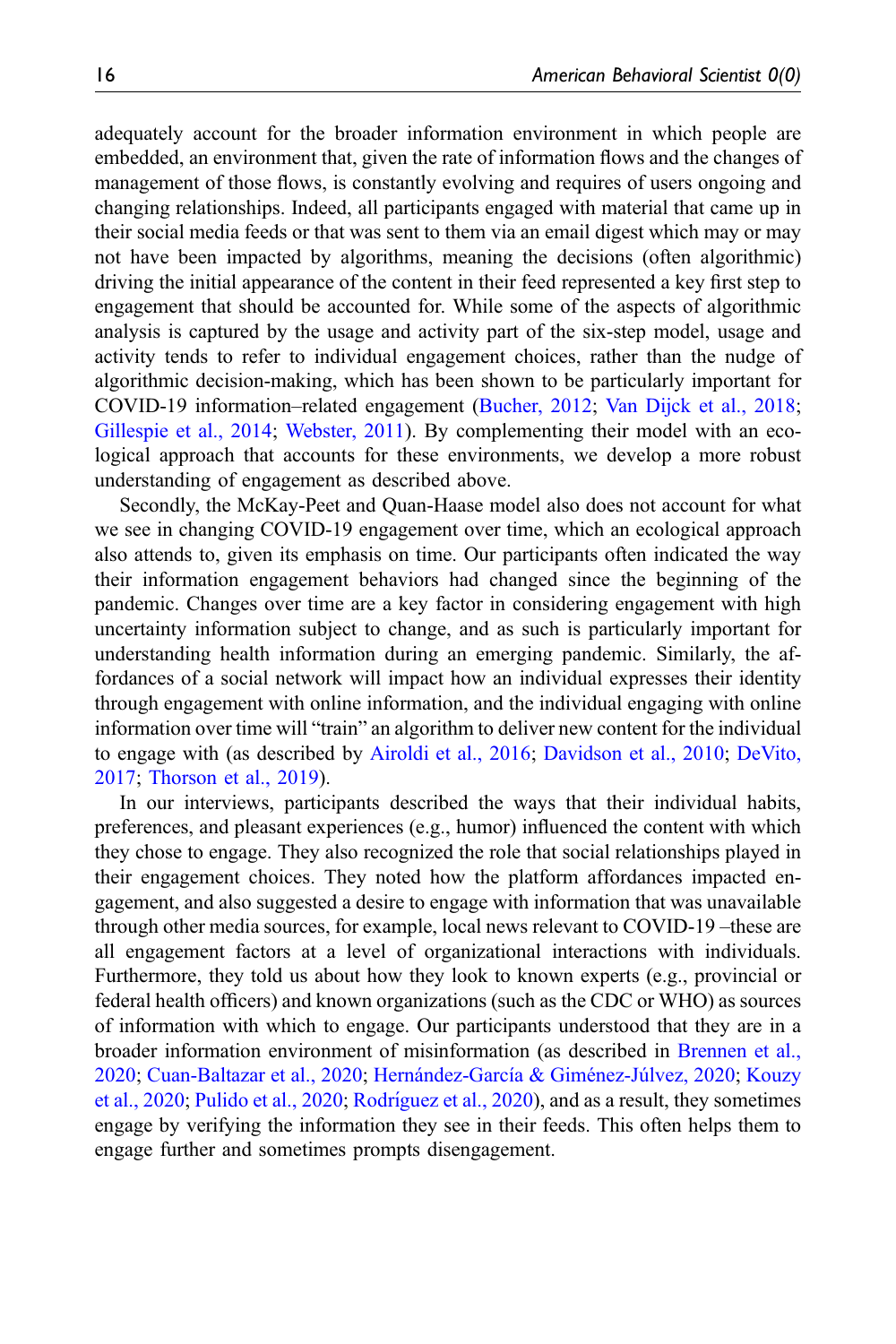Disengagement happens over time, and as a result of a series of environmental, social and content-related reasons. Interestingly, however, when people disengage, it is more likely to be for individual reasons (e.g., tone or the irrelevance of the content) than for social reasons (e.g., not wanting to post or respond to dubious information, so it does not show up to others in their feeds). Furthermore, disengagement is likely to be something that participants indicate grows over time, showing the importance of considering changes over time. This could be a particularly salient factor for public health communicators during a pandemic, when information is subject to change frequently, and where people may be searching for information over a prolonged period of time.

Importantly, individual factors for engagement, which would fall under McKay-Peet and Quan-Haase's uses and gratifications, positive experiences, presentation of self, and action and participation cannot really be separated from social and organizational factors like social context, and usage and activity. There are not really discrete and separable reasons for engagement, but a web of reasons for engagement, which also include the passage of time, policy decisions related to the defunding of traditional media (and thus the need to engage online to, for example, find local news), and the complex dance between social media algorithms and individual preferences. Understanding this, we can consider the six-step model as part of a growing ecology of influences and decisions that drive engagement, and we can use this approach to better understand why COVID-19-related misinformation spreads.

This study is a preliminary foray into the complex motivations for engagement, and thus, it faces a few limitations. Participants were primarily selected based on an invitation on Facebook, which may impact results based on the effect of Facebook user profiles and user engagement. Furthermore, we were most interested in having participants reflect on actual content that they had recently interacted with online, meaning that participants may have selected content that they felt would cast them in the best possible light with researchers. For this reason, certain political nuances, or specific engagement with controversial types of misinformation, disinformation, or conspiracy theory may not have been captured through this analysis. Nevertheless, our approach of using content elicitation plus deep context-rich interviewing techniques is useful since it reveals important considerations driving engagement with COVID-19 information that can be useful for understanding why both credible information and misinformation travel. Additionally the use of an ecological approach to understanding reasons for engagement captures elements of engagement that have been either under-studied or only studied in isolation, while also maintaining the complexity of engagement drivers, and thus represents an important step forward for understanding why information travels online, particularly in the context of an emergent infectious disease event like the COVID-19 pandemic.

Notably, this kind of engagement may be resistant to fact-checking since it meets an identity and community need that is independent of the information sharing itself. While our interviews indicate that people engage in a type of fact-checking of COVID-19-related information, this may or may not be helpful overall since the literature notes that fact-checking can often lead people toward additional sources of misinformation ([Krause et al., 2020;](#page-20-10) [Zollo & Quattrociocchi, 2018\)](#page-22-6). This makes sense when we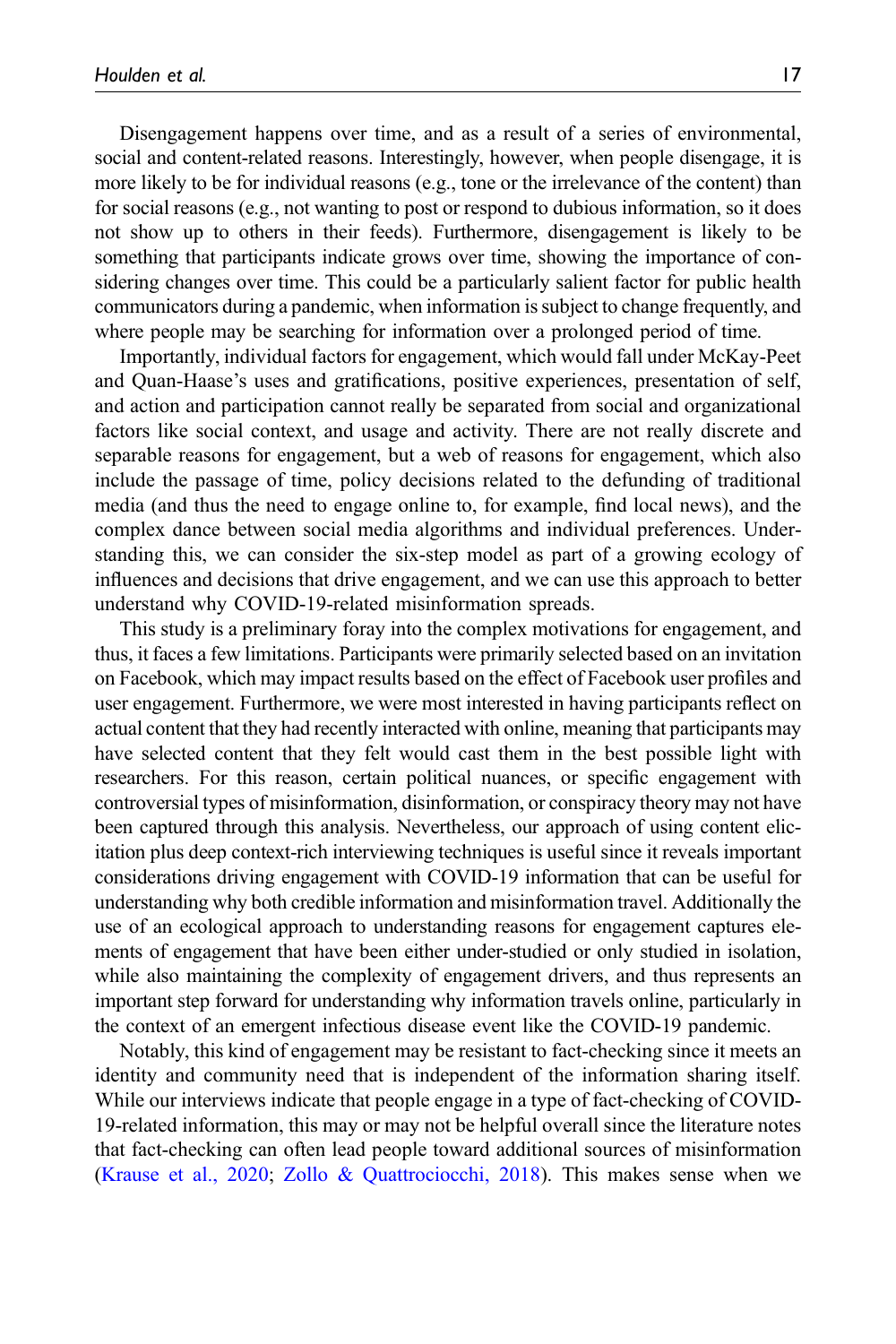consider responses from our participants that indicate that online engagement is one way they maintained a social identity as a knowledgeable or credible individual. If people are performing a social identity and this is driving at least some engagement, then fact checking, rather than exposing the truth, could be more of a way to manage or support an existing identity. If that identity is grounded in misinformation, then it will be more resistant to change.

## Conclusion

While it is too early to make concrete recommendations with respect to information about COVID-19 in online spaces, it is clear that engagement with this content is complex and needs to account for intersecting influences at the levels of the individual, community, organizations, and the broader information environment, and how these influences change over time. While previous models for engagement including uses and gratifications and McKay-Peet and Quan-Haase's six-step model have been useful in the past for conceptualizing the reasons why people engage, and the platforms on which they choose to engage, the complexity of social media platforms now and in particular the complexity of COVID-19-related information during a time of "infodemic" mean a more nuanced understanding of engagement is warranted. To achieve this, we recommend embedding the elements of the six-step model, including uses and gratifications into a broader ecological understanding of engagement which includes and accounts for the relationship between the algorithm and individual choice, as well as changes to habits, preferences and algorithms (as a result of machine learning) over time. It is not adequate to consider just what factors people perceive to be impacting their engagement activity, but research also must consider factors that include the information environments in which they participate, given that those environments are shaped not just by individual interest or choice, but by social connections, policy, culture, and broader trends. Developing an ecological approach to engagement will help researchers see why people may be likely to engage with misinformation and will also help health communicators develop different approaches to reaching people with better information. By taking into account the myriad of influences and how they change over time and interact with technology, it is possible to better understand how to reach people with compelling public health advice during a pandemic scenario in the future.

#### Declaration of Conflicting Interests

The author(s) declared no potential conflicts of interest with respect to the research, authorship, and/or publication of this article.

#### Funding

The author(s) disclosed receipt of the following financial support for the research, authorship, and/or publication of this article: This work was supported by the Canadian Institutes of Health Research (CIHR) grant number 440296.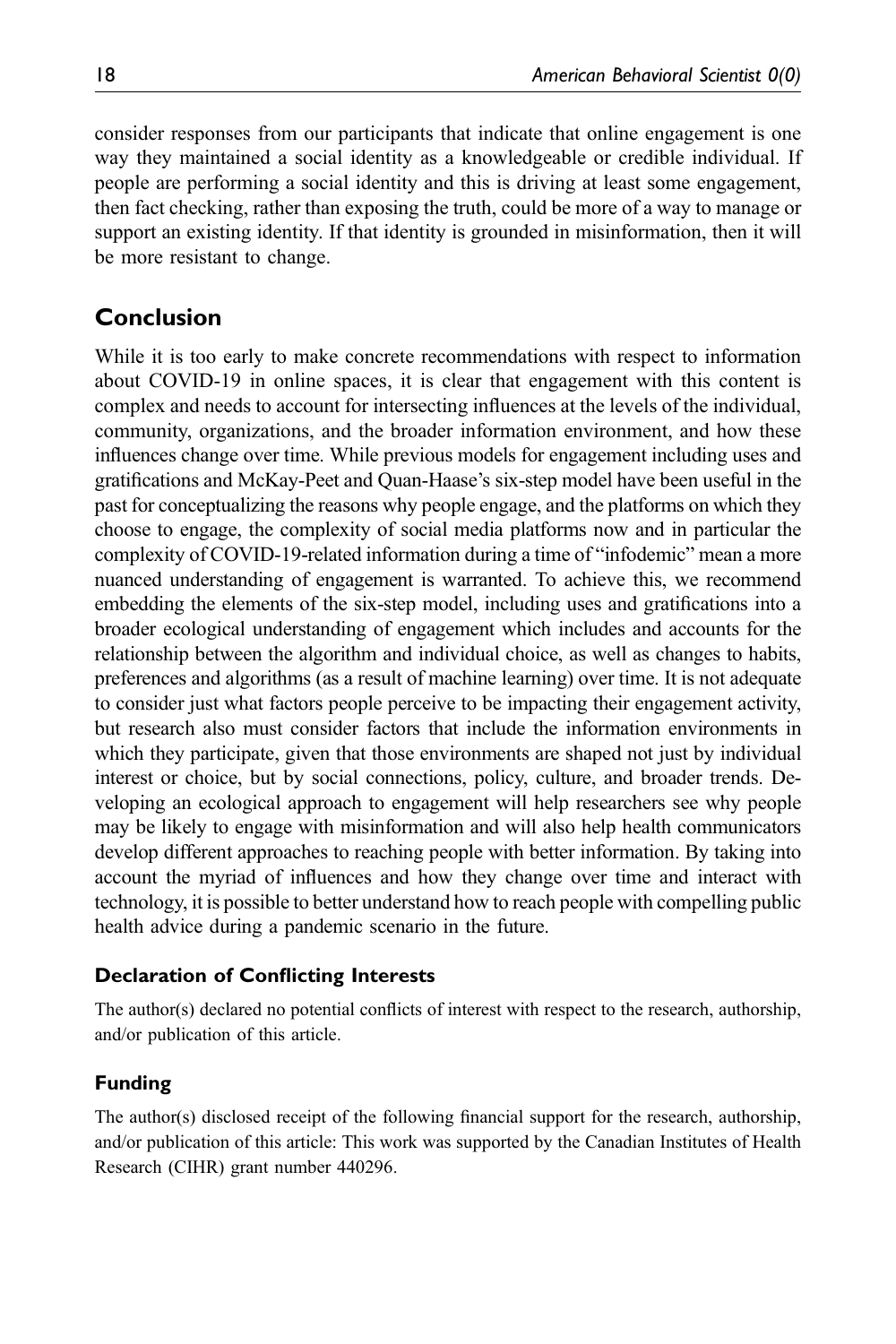#### **References**

- <span id="page-18-3"></span>Ahmed, W., Vidal-Alaball, J., Downing, J., & López Seguí, F. (2020). COVID-19 and the 5G conspiracy theory: Social network analysis of Twitter data. Journal of Medical Internet Research, 22(5), e19458. [https://doi.org/10.2196/19458.](https://doi.org/10.2196/19458)
- <span id="page-18-12"></span>Airoldi, M., Beraldo, D., & Gandini, A. (2016). Follow the algorithm: An exploratory investigation of music on YouTube. Poetics, 57, 1–13. [https://doi.org/10.1016/j.poetic.2016.05.](https://doi.org/10.1016/j.poetic.2016.05.001) [001](https://doi.org/10.1016/j.poetic.2016.05.001).
- <span id="page-18-9"></span>Authors (2020). COVID-19 misinformation differences in responses to public health content on Twitter and YouTube: Implications for research practice. Journal of Information Technology and Politics. Submitted, under review.
- <span id="page-18-10"></span>Baker, S., & Edwards, R. (2012). How many qualitative interviews is enough. National Centre for Research Methods: University of Southampton. [http://eprints.ncrm.ac.uk/2273/4/how\\_](http://eprints.ncrm.ac.uk/2273/4/how_many_interviews.pdf) many interviews.pdf.
- <span id="page-18-4"></span>Barua, Z., Barua, S., Aktar, S., Kabir, N., & Li, M. (2020). Effects of misinformation on COVID-19 individual responses and recommendations for resilience of disastrous consequences of misinformation. Progress in Disaster Science, 8, 100119. [https://doi.org/10.1016/j.pdisas.](https://doi.org/10.1016/j.pdisas.2020.100119) [2020.100119](https://doi.org/10.1016/j.pdisas.2020.100119).
- <span id="page-18-0"></span>Brennen, J. S., Simon, F. M., Howard, P. N., & Nielsen, R. K. (2020). Types, sources, and claims of COVID-19 misinformation. Reuters Institute: University of Oxford. [https://](https://reutersinstitute.politics.ox.ac.uk/types-sources-and-claims-covid-19-misinformation) [reutersinstitute.politics.ox.ac.uk/types-sources-and-claims-covid-19-misinformation](https://reutersinstitute.politics.ox.ac.uk/types-sources-and-claims-covid-19-misinformation).
- <span id="page-18-6"></span>Bucher, T. (2012). Want to be on the top? Algorithmic power and the threat of invisibility on Facebook. New Media & Society,  $14(7)$ ,  $1164-1180$ . [https://doi.org/10.1177/](https://doi.org/10.1177/1461444812440159) [1461444812440159](https://doi.org/10.1177/1461444812440159).
- <span id="page-18-7"></span>Burger, J., Gochfeld, M., Jeitner, C., Pittfield, T., & Donio, M. (2013). Trusted information sources used during and after superstorm sandy: TV and radio were used more often than social media. Journal of Toxicology and Environmental Health, Part A, 76(20), 1138-1150. [https://doi.org/10.1080/15287394.2013.844087.](https://doi.org/10.1080/15287394.2013.844087)
- <span id="page-18-2"></span>Bursztyn, L., Rao, A., Roth, C., & Yanagizawa-Drott, D. (2020). Misinformation during a pandemic. SSRN Electronic Journal, 1–112. <https://doi.org/10.2139/ssrn.3580487>.
- <span id="page-18-8"></span>Cataldi, J. R., Dempsey, A. F., & O'Leary, S. T. (2016). Measles, the media, and MMR: Impact of the 2014–15 measles outbreak. Vaccine, 34(50), 6375–6380. [https://doi.org/10.1016/j.](https://doi.org/10.1016/j.vaccine.2016.10.048) [vaccine.2016.10.048.](https://doi.org/10.1016/j.vaccine.2016.10.048)
- <span id="page-18-11"></span>Chen, X., Sin, S.-C. J., Theng, Y.-L., & Lee, C. S. (2015). Why students share misinformation on social media: Motivation, gender, and study-Level differences. The Journal of Academic Librarianship, 41(5), 583–592. <https://doi.org/10.1016/j.acalib.2015.07.003>.
- <span id="page-18-5"></span>Chin, C.-Y., Lu, H.-P., & Wu, C.-M. (2015). Facebook users' motivation for clicking the "like" button. Social Behavior & Personality: An International Journal, 43(4), 579–592.
- <span id="page-18-1"></span>Cuan-Baltazar, J. Y., Muñoz-Perez, M. J., Robledo-Vega, C., Perez-Zepeda, M. F., & Soto-Vega, ´ E. (2020). Misinformation of COVID-19 on the internet: Infodemiology study. JMIR Public Health and Surveillance, 6(2), e18444. [https://doi.org/10.2196/18444.](https://doi.org/10.2196/18444)
- <span id="page-18-13"></span>Davidson, J., Liebald, B., Liu, J., Nandy, P., Van Vleet, T., Gargi, U., Gupta, S., He, Y., Lambert, M., Livingston, B., & Sampath, D. (2010). The YouTube video recommendation system.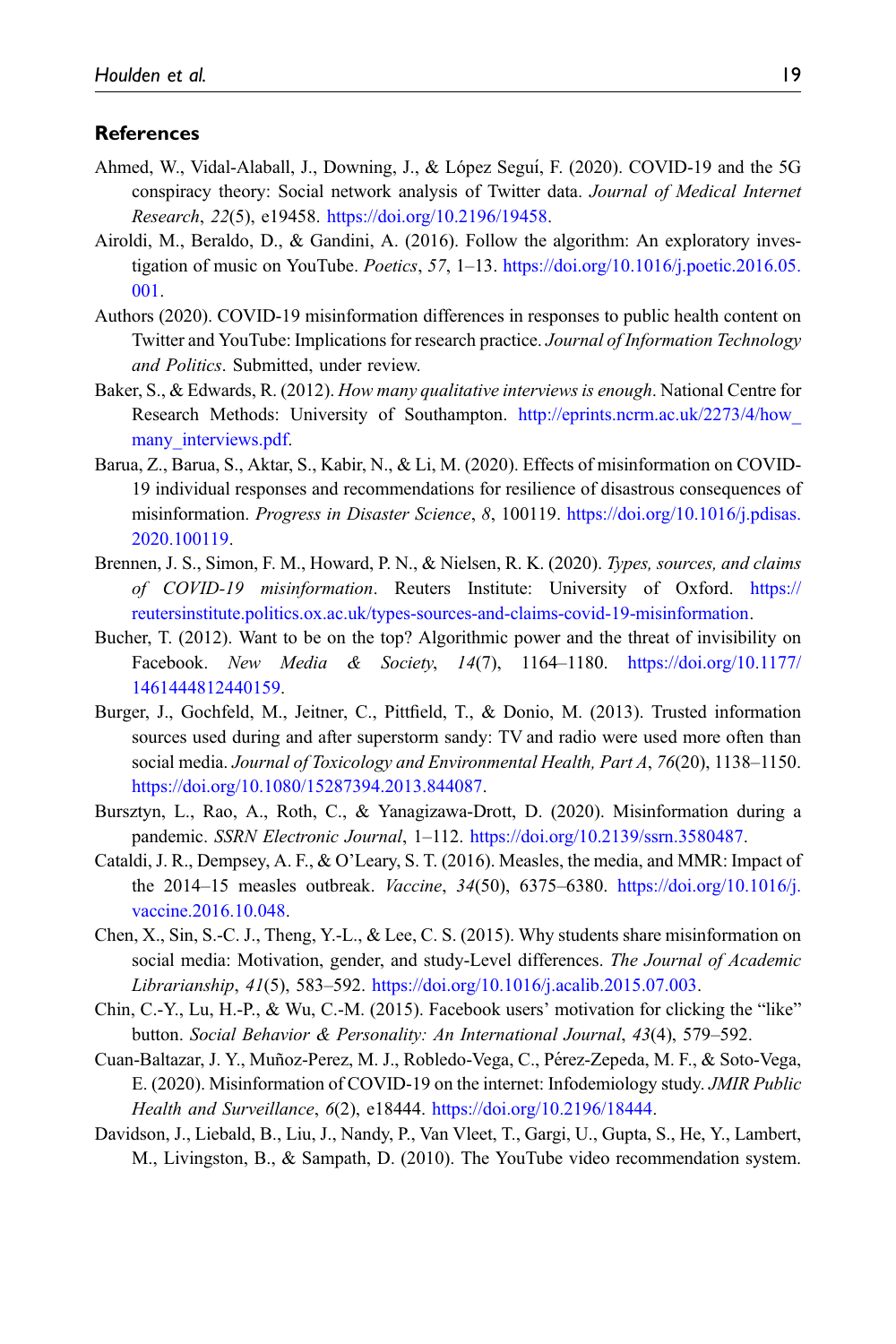Proceedings of the Fourth ACM Conference on Recommender Systems, 10, 293–296. <https://doi.org/10.1145/1864708.1864770>.

- <span id="page-19-10"></span>de la Peña, A., & Quintanilla, C. (2015). Share, like and achieve: The power of Facebook to reach health-related goals. International Journal of Consumer Studies, 39(5), 495–505. [https://](https://doi.org/10.1111/ijcs.12224) [doi.org/10.1111/ijcs.12224](https://doi.org/10.1111/ijcs.12224).
- <span id="page-19-12"></span>DeVito, M. A. (2017). From editors to algorithms. Digital Journalism, 5(6), 753–773. [https://doi.](https://doi.org/10.1080/21670811.2016.1178592) [org/10.1080/21670811.2016.1178592](https://doi.org/10.1080/21670811.2016.1178592).
- <span id="page-19-3"></span>Dunwoody, S. (2020). Science journalism and pandemic uncertainty. Media and Communication, 8(2), 471–474. <https://doi.org/10.17645/mac.v8i2.3224>.
- <span id="page-19-8"></span>Du, H., Yang, J., King, R. B., Yang, L., & Chi, P. (2020). COVID-19 increases online emotional and health-related searches. PsyArXiv [https://doi.org/10.31234/osf.io/5gskw.](https://doi.org/10.31234/osf.io/5gskw)
- <span id="page-19-4"></span>Effenberger, M., Kronbichler, A., Shin, J. I., Mayer, G., Tilg, H., & Perco, P. (2020). Association of the COVID-19 pandemic with internet search volumes: A Google trendsTM analysis. International Journal of Infectious Diseases, 95, 192–197. [https://doi.org/10.1016/j.ijid.](https://doi.org/10.1016/j.ijid.2020.04.033) [2020.04.033](https://doi.org/10.1016/j.ijid.2020.04.033).
- <span id="page-19-11"></span>Gillespie, T., Lievrouw, L. A., Boczkowski, P. J., Foot, K. A., Bowker, G. C., Brunton, F., Coleman, G., Downey, G. J., Jackson, S. J., & Kelty, C. (2014). Media technologies: Essays on communication, materiality, and society. MIT Press.
- <span id="page-19-7"></span>Glaser, B. G., & Strauss, A. L. (1967). The discovery of grounded theory: Strategies for qualitative research. Aldine.
- <span id="page-19-1"></span>Han, Q., Zheng, B., Cristea, M., Agostini, M., Belanger, J. J., Gützkow, B., Kreienkamp, J., & ´ Leander, N. P. (2021). Trust in government regarding COVID-19 and its associations with preventive health behaviour and prosocial behaviour during the pandemic: A cross-sectional and longitudinal study. Psychological Medicine, 1–11. [https://doi.org/10.1017/](https://doi.org/10.1017/S0033291721001306) [S0033291721001306](https://doi.org/10.1017/S0033291721001306).
- <span id="page-19-0"></span>Hernández-García, I., & Giménez-Júlvez, T. (2020). Assessment of health information about COVID-19 prevention on the internet: Infodemiological study. JMIR Public Health and Surveillance, 6(2), e18717. <https://doi.org/10.2196/18717>.
- <span id="page-19-9"></span>Herrero,  $\AA$ ., San Martín, H., & Garcia-De los Salmones, M. D. M. (2017). Explaining the adoption of social networks sites for sharing user-generated content: A revision of the UTAUT2. Computers in Human Behavior, 71, 209–217. [https://doi.org/10.1016/j.chb.](https://doi.org/10.1016/j.chb.2017.02.007) [2017.02.007](https://doi.org/10.1016/j.chb.2017.02.007).
- <span id="page-19-2"></span>Hesse, B. W., Nelson, D. E., Kreps, G. L., Croyle, R. T., Arora, N. K., Rimer, B. K., & Viswanath, K. (2005). Trust and sources of health information. Archives of Internal Medicine, 165(22), 2618–2624. [https://doi.org/10.1001/archinte.165.22.2618.](https://doi.org/10.1001/archinte.165.22.2618)
- <span id="page-19-6"></span>Hodson, J., Gosse, C., Veletsianos, G., & Houlden, S. (2018). I get by with a little help from my friends: The ecological model and support for women scholars experiencing online harassment. First Monday. <https://doi.org/10.5210/fm.v23i8.9136>.
- <span id="page-19-5"></span>Husnayain, A., Fuad, A., & Su, E. C.-Y. (2020). Applications of Google search trends for risk communication in infectious disease management: A case study of the COVID-19 outbreak in Taiwan. International Journal of Infectious Diseases, 95, 221–223. [https://doi.org/10.](https://doi.org/10.1016/j.ijid.2020.03.021) [1016/j.ijid.2020.03.021](https://doi.org/10.1016/j.ijid.2020.03.021).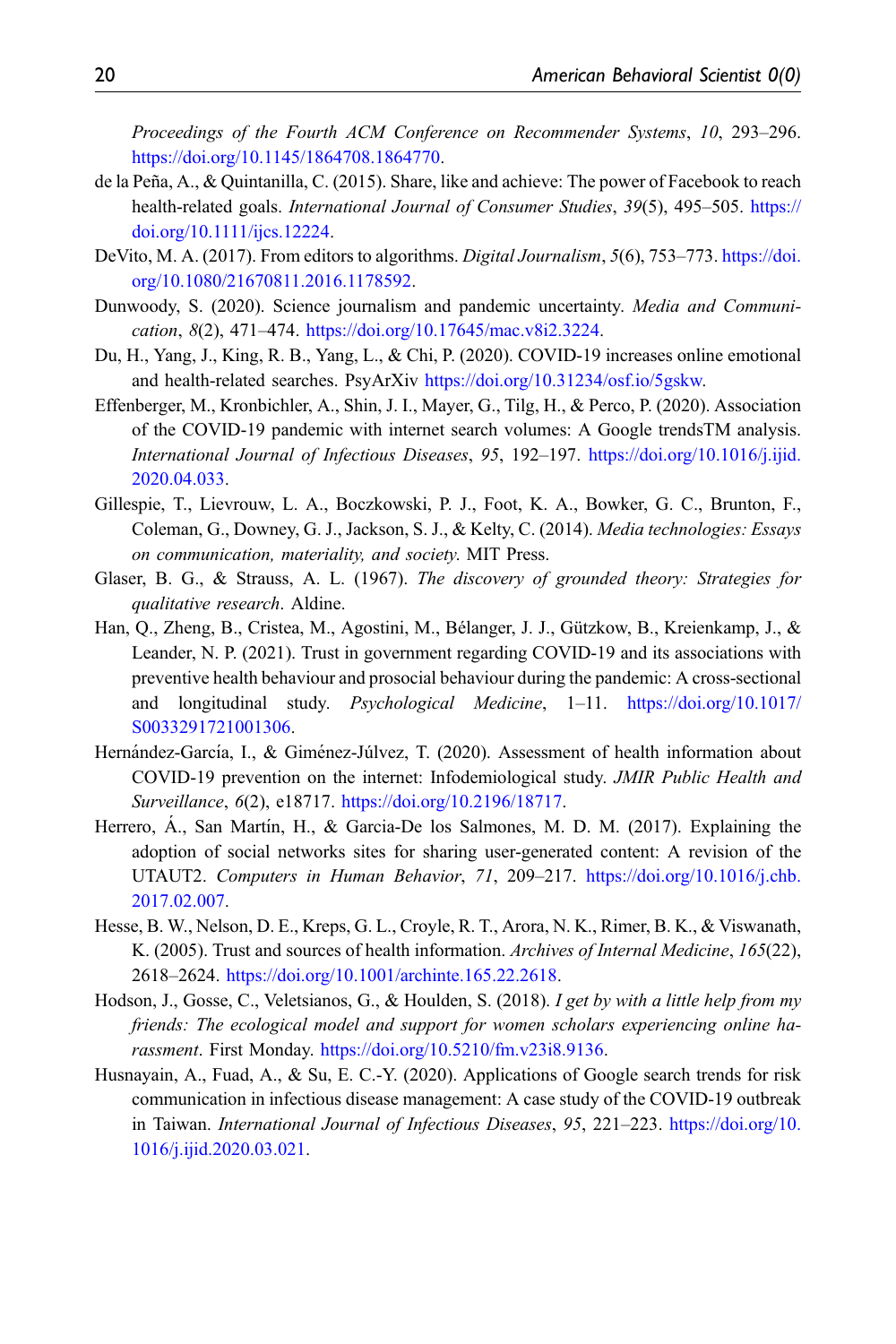- <span id="page-20-2"></span>Islam, M. S., Sarkar, T., Khan, S. H., Mostofa Kamal, A.-H., Hasan, S. M. M., Kabir, A., Yeasmin, D., Islam, M. A., Amin Chowdhury, K. I., Anwar, K. S., Chughtai, A. A., & Seale, H. (2020). COVID-19-Related infodemic and its impact on public health: A global social media analysis. The American Journal of Tropical Medicine and Hygiene, 103(4), 1621–1629. <https://doi.org/10.4269/ajtmh.20-0812>.
- <span id="page-20-9"></span>Jacobson, N. C., Lekkas, D., Price, G., Heinz, M. V., Song, M., O'Malley, A. J., & Barr, P. J. (2020). Flattening the mental health curve: COVID-19 stay-at-home orders are associated with alterations in mental health search behavior in the United States. PsyArXiv [https://doi.](https://doi.org/10.31234/osf.io/24v5b) [org/10.31234/osf.io/24v5b.](https://doi.org/10.31234/osf.io/24v5b)
- <span id="page-20-12"></span>Kim, C., & Yang, S.-U. (2017). Like, comment, and share on Facebook: How each behavior differs from the other. *Public Relations Review, 43(2)*, 441–449. [https://doi.org/10.1016/j.](https://doi.org/10.1016/j.pubrev.2017.02.006) [pubrev.2017.02.006.](https://doi.org/10.1016/j.pubrev.2017.02.006)
- <span id="page-20-5"></span>Kitayama, S., Park, H., Sevincer, A. T., Karasawa, M., & Uskul, A. K. (2009). A cultural task analysis of implicit independence: Comparing North America, Western Europe, and East Asia. Journal of Personality and Social Psychology, 97(2), 236–255. [https://doi.org/10.](https://doi.org/10.1037/a0015999) [1037/a0015999](https://doi.org/10.1037/a0015999).
- <span id="page-20-0"></span>Kouzy, R., Abi Jaoude, J., Kraitem, A., El Alam, M. B., Karam, B., Adib, E., Zarka, J., Traboulsi, C., Akl, E. W., & Baddour, K. (2020). Coronavirus goes viral: Quantifying the COVID-19 misinformation epidemic on Twitter. Cureus, 12(3), e7255–9. <https://doi.org/10.7759/cureus.7255>.
- <span id="page-20-10"></span>Krause, N. M., Freiling, I., Beets, B., & Brossard, D. (2020). Fact-checking as risk communication: The multi-layered risk of misinformation in times of COVID-19. Journal of Risk Research, 1–8. [https://doi.org/10.1080/13669877.2020.1756385.](https://doi.org/10.1080/13669877.2020.1756385)
- <span id="page-20-6"></span>Levitan, L., & Wronski, J. (2014). Social context and information seeking: Examining the effects of network attitudinal composition on engagement with political information. Political Behavior, 36(4), 793–816.
- <span id="page-20-4"></span>Li, J., Theng, Y.-L., & Foo, S. (2016). Predictors of online health information seeking behavior: Changes between 2002 and 2012. Health Informatics Journal, 22(4), 804–814. [https://doi.](https://doi.org/10.1177/1460458215595851) [org/10.1177/1460458215595851.](https://doi.org/10.1177/1460458215595851)
- <span id="page-20-7"></span>Liu, W., Chen, N.-T. N., Ognyanova, K., Nah, S., & Ball-Rokeach, S. (2018). Connecting with hyperlocal news website: Cause or effect of civic participation? American Behavioral Scientist, 62(8), 1022-1041. <https://doi.org/10.1177/0002764218764243>.
- <span id="page-20-1"></span>Love, J. S., Blumenberg, A., & Horowitz, Z. (2020). The parallel pandemic: Medical misinformation and COVID-19. Journal of General Internal Medicine, 35(8), 2435–2436. [https://](https://doi.org/10.1007/s11606-020-05897-w) [doi.org/10.1007/s11606-020-05897-w.](https://doi.org/10.1007/s11606-020-05897-w)
- <span id="page-20-11"></span>Lwin, M. O., Lu, J., Sheldenkar, A., Schulz, P. J., Shin, W., Gupta, R., & Yang, Y. (2020). Global sentiments surrounding the COVID-19 pandemic on Twitter: Analysis of Twitter trends. JMIR Public Health and Surveillance, 6(2), e19447. <https://doi.org/10.2196/19447>.
- <span id="page-20-8"></span>MacKenzie, M. J., Kotch, J. B., & Lee, L.-C. (2011). Toward a cumulative ecological risk model for the etiology of child maltreatment. Children and Youth Services Review, 33(9), 1638–1647. [https://doi.org/10.1016/j.childyouth.2011.04.018.](https://doi.org/10.1016/j.childyouth.2011.04.018)
- <span id="page-20-3"></span>Marchal, N., Au, H., & Howard, P. N. (2020). Coronavirus news and information on YouTube (p. 5). Project on Computational Propaganda: University of Oxford. [https://comprop.oii.ox.](https://comprop.oii.ox.ac.uk/research/coronavirus-information-youtube/) [ac.uk/research/coronavirus-information-youtube/.](https://comprop.oii.ox.ac.uk/research/coronavirus-information-youtube/)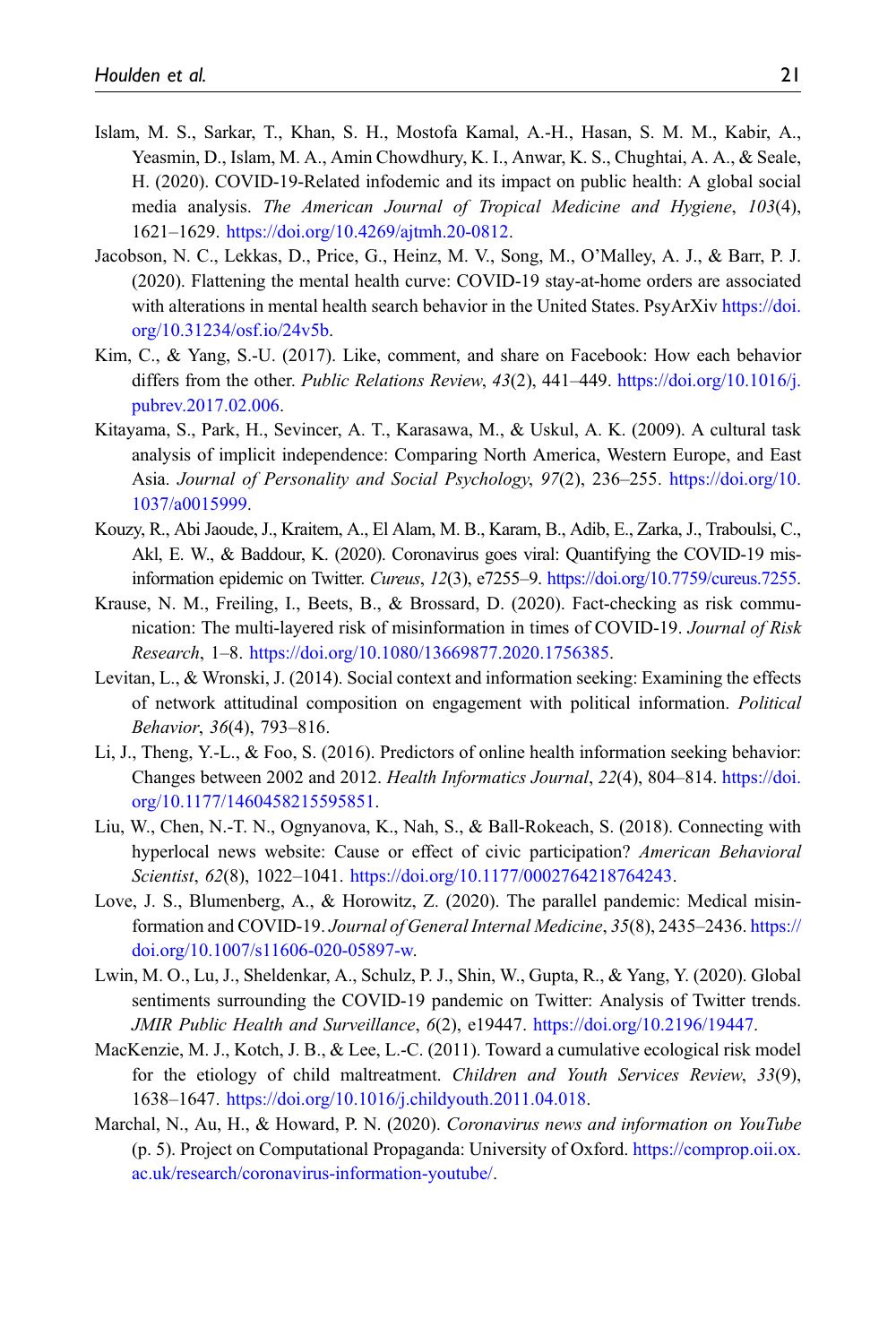- <span id="page-21-9"></span>McCay-Peet, L. & Quan-Haase, A. (2016). A model of social media engagement: User profiles, gratifications, and experiences. FIMS Publications. [https://ir.lib.uwo.ca/](https://ir.lib.uwo.ca/fimspub/40)fimspub/40.
- <span id="page-21-12"></span>Men, L. R., & Tsai, W.-H. S. (2013). Beyond liking or following: Understanding public engagement on social networking sites in China. Public Relations Review, 39(1), 13–22. <https://doi.org/10.1016/j.pubrev.2012.09.013>.
- <span id="page-21-13"></span>Merriam, S. (1995). What can you tell from an N of 1?: Issues of validity and reliability in qualitative research. PAACE Journal of Lifelong Learning, 4, 51–60.
- <span id="page-21-4"></span>Montagni, I., Ouazzani-Touhami, K., Mebarki, A., Texier, N., Schück, S., & Tzourio, C. (2021). Acceptance of a Covid-19 vaccine is associated with ability to detect fake news and health literacy. Journal of Public Health. <https://doi.org/10.1093/pubmed/fdab028>.
- <span id="page-21-8"></span>Pennycook, G., McPhetres, J., Zhang, Y., Lu, J. G., & Rand, D. G. (2020). Fighting COVID-19 misinformation on social media: Experimental evidence for a scalable accuracy-nudge intervention. Psychological Science, 31(7), 770–780. [https://doi.org/10.1177/](https://doi.org/10.1177/0956797620939054) [0956797620939054](https://doi.org/10.1177/0956797620939054).
- <span id="page-21-6"></span>Prior, J., Partridge, E., & Plant, R. (2014). 'We get the most information from the sources we trust least': Residents' perceptions of risk communication on industrial contamination. Australasian Journal of Environmental Management, 21(4), 346–358. [https://doi.org/10.1080/](https://doi.org/10.1080/14486563.2014.954011) [14486563.2014.954011](https://doi.org/10.1080/14486563.2014.954011).
- <span id="page-21-0"></span>Pulido, C. M., Villarejo-Carballido, B., Redondo-Sama, G., & Gómez, A. (2020). COVID-19 infodemic: More retweets for science-based information on coronavirus than for false information. International Sociology, 0268580920914755. [https://doi.org/10.1177/0268580920914755.](https://doi.org/10.1177/0268580920914755)
- <span id="page-21-11"></span>Rania, N., Siri, A., Bagnasco, A., Aleo, G., & Sasso, L. (2014). Academic climate, well-being and academic performance in a university degree course. Journal of Nursing Management, 22(6), 751–760. [https://doi.org/10.1111/j.1365-2834.2012.01471.x.](https://doi.org/10.1111/j.1365-2834.2012.01471.x)
- <span id="page-21-1"></span>Rodríguez, C. P., Carballido, B. V., Redondo-Sama, G., Guo, M., Ramis, M., & Flecha, R. (2020). False news around COVID-19 circulated less on Sina Weibo than on Twitter. how to overcome false information? International and Multidisciplinary Journal of Social Sciences, 0(0), 1–22. <https://doi.org/10.17583/rimcis.2020.5386>.
- <span id="page-21-2"></span>Rovetta, A., & Bhagavathula, A. S. (2020). COVID-19-Related web search behaviors and infodemic attitudes in Italy: Infodemiological study. JMIR Public Health and Surveillance, 6(2), e19374. <https://doi.org/10.2196/19374>.
- <span id="page-21-10"></span>Ruggiero, T. E. (2000). Uses and gratifications theory in the 21st century. Mass Communication and Society, 3(1), 3-37. [https://doi.org/10.1207/S15327825MCS0301\\_02](https://doi.org/10.1207/S15327825MCS0301_02).
- <span id="page-21-5"></span>Shin, J., & Thorson, K. (2017). Partisan selective sharing: The biased diffusion of fact-checking messages on social media. Journal of Communication, 67(2), 233–255. [https://doi.org/10.](https://doi.org/10.1111/jcom.12284) [1111/jcom.12284](https://doi.org/10.1111/jcom.12284).
- <span id="page-21-7"></span>Smith, D. (2011). Health care consumer's use and trust of health information sources. *Journal of* Communication in Healthcare, 4(3), 200–210. [https://doi.org/10.1179/1753807611Y.](https://doi.org/10.1179/1753807611Y.0000000010) [0000000010](https://doi.org/10.1179/1753807611Y.0000000010).
- <span id="page-21-3"></span>Soveri, A., Karlsson, L. C., Antfolk, J., Lindfelt, M., & Lewandowsky, S. (2021). Unwillingness to engage in behaviors that protect against COVID-19: The role of conspiracy beliefs, trust, and endorsement of complementary and alternative medicine. BMC Public Health, 21(1), 684. [https://doi.org/10.1186/s12889-021-10643-w.](https://doi.org/10.1186/s12889-021-10643-w)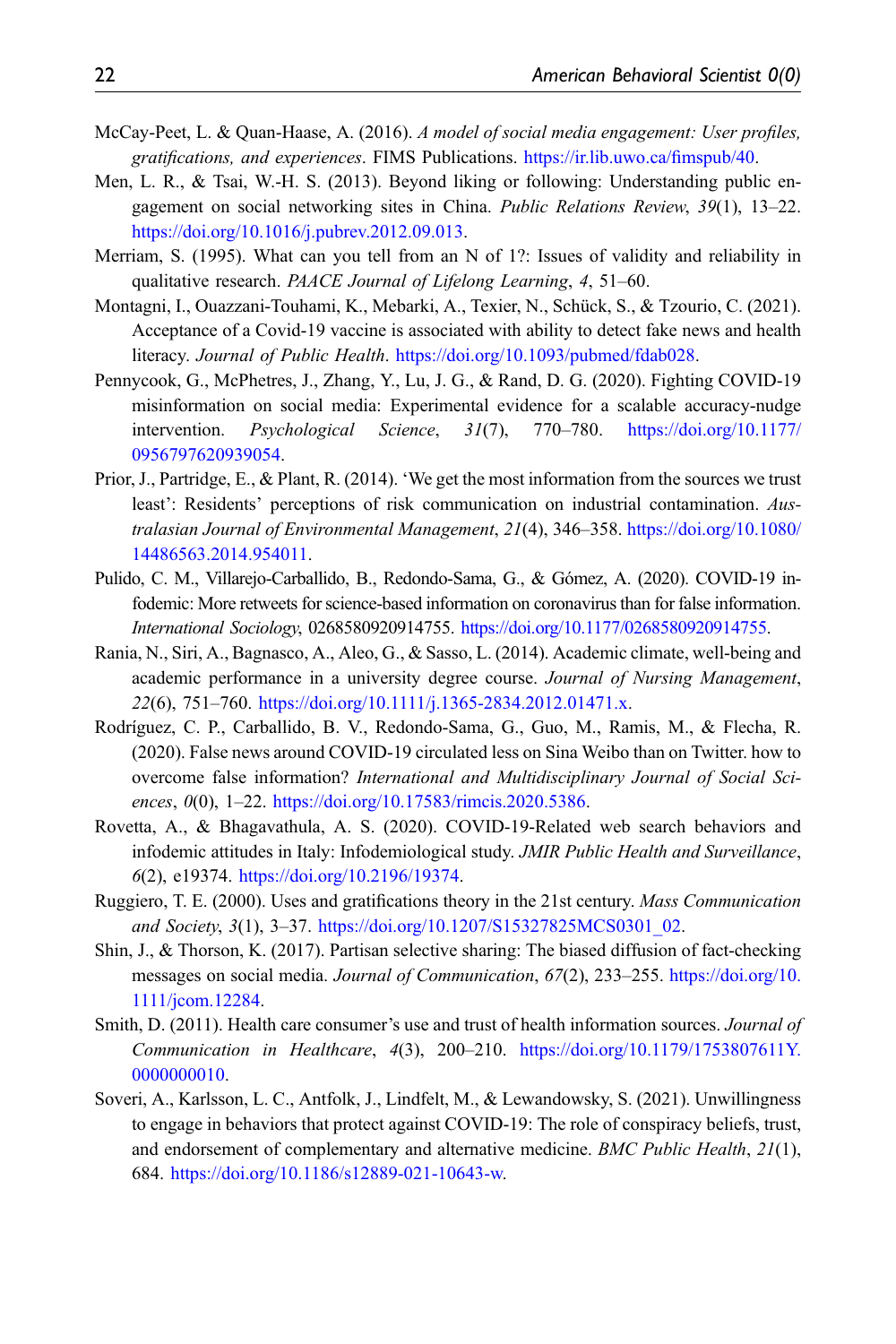- <span id="page-22-1"></span>Springer, S., Menzel, L. M., & Zieger, M. (2020). Google trends provides a tool to monitor population concerns and information needs during COVID-19 pandemic. Brain, Behavior, and Immunity, 87, 109–110. [https://doi.org/10.1016/j.bbi.2020.04.073.](https://doi.org/10.1016/j.bbi.2020.04.073)
- <span id="page-22-0"></span>The Lancet Infectious Diseases (2020). The COVID-19 infodemic. The Lancet Infectious Diseases, 20(8), 875. [https://doi.org/10.1016/S1473-3099\(20\)30565-X.](https://doi.org/10.1016/S1473-3099(20)30565-X)
- <span id="page-22-5"></span>Thorson, K., Cotter, K., Medeiros, M., & Pak, C. (2019). Algorithmic inference, political interest, and exposure to news and politics on Facebook. Information, Communication & Society, 0(0), 1–18. [https://doi.org/10.1080/1369118X.2019.1642934.](https://doi.org/10.1080/1369118X.2019.1642934)
- <span id="page-22-2"></span>van Asperen, M., de Rooij, P., & Dijkmans, C. (2018). Engagement-based loyalty: The effects of social media engagement on customer loyalty in the travel industry. International Journal of Hospitality & Tourism Administration, 19(1), 78–94. [https://doi.org/10.1080/15256480.](https://doi.org/10.1080/15256480.2017.1305313) [2017.1305313](https://doi.org/10.1080/15256480.2017.1305313).
- <span id="page-22-3"></span>van Dijck, J., Poell, T., & Waal, M. D. (2018). The platform society: Public values in a connective world. Oxford University Press.
- <span id="page-22-4"></span>Webster, J. G. (2011). The duality of media: A structurational theory of public attention. Communication Theory, 21(1), 43–66. [https://doi.org/10.1111/j.1468-2885.2010.01375.x.](https://doi.org/10.1111/j.1468-2885.2010.01375.x)
- <span id="page-22-6"></span>Zollo, F., & Quattrociocchi, W. (2018). Misinformation spreading on Facebook. In Y. Y. Ahn (Ed), Complex spreading phenomena in social systems: Influence and contagion in realworld social networks (pp. 177-196). Springer International Publishing.

#### Author Biographies

Shandell Houlden is a postdoctoral researcher at Royal Roads University. As an interdisciplinary cultural theorist, her primary research focuses on the unequal impacts of digital technologies on education and communication. Her work has been published in New Media & Society, Learning Media & Technology, Feminist Media Studies, and Public Health in Practice, among other places.

Jaigris Hodson, PhD, is the Canada Research Chair in Digital Communication for the Public Interest at Royal Roads University. Her work examines digital texts and their social and community impacts.

George Veletsianos is the Canada Research Chair in Innovative Learning and Technology and the Commonwealth of Learning Chair in Flexible Learning at Royal Roads University. His research interests center around learners' and faculty experiences around online learning, flexible learning, networked scholarship, and emerging technopedagogical practices.

Christiani (Chris) Thompson is a PhD candidate with the University of Saskatchewan. Her study focuses on the investigation of language variation and language change in the *Carioca* dialect of Rio de Janeiro, a study funded by the Social Sciences and Humanities Research Council of Canada. As a researcher, she has focused both on the discourse of marginalized groups and on the role of nonverbal language in intercultural interactions. She currently holds a position as a sessional lecturer with the University of Saskatchewan.